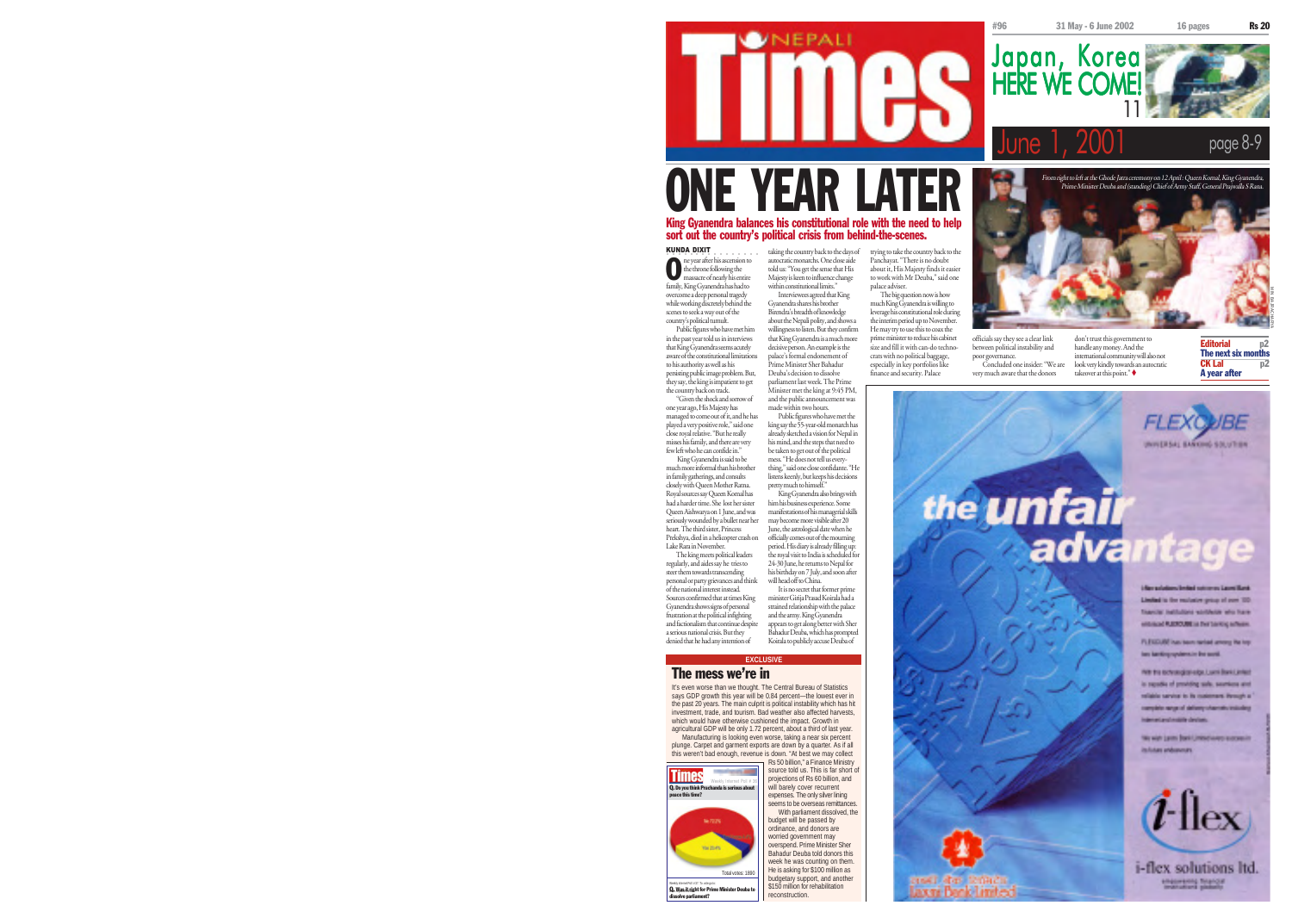

n the past three years, we have got used to saying that our nation is at the crossroads. Even though that metaphor has become threadn the past three years, we have got used to saying<br>at the crossroads. Even though that metaphor has<br>bare, at no time has it been more true than today.

Parliament is dissolved, elections are six months away, an emergency is re-imposed and barely three hours later 170 Nepalis are killed in the latest bloodbath. We don't quite have a constitutional crisis yet, but that is academic. We will get to the constitutional crossroads in November.

Even if some sort of elections are held, what can we expect when candidates will not be able to travel beyond the district headquarters? What kind of representatives will be elected when many local leaders from parliamen tary parties have either already been killed, or hounded out of their constituencies? Our democratic polity and our freedoms will

be in serious danger. Isn't this exactly what the far-left and far-right wanted all along? Extremists of all hues carry much of the blame for this mess. But it was the moral bankruptcy of our democratically elected leaders,

**STATE OF THE STATE** *by* **CK LAL**



tuted to investigate the killings submitted its report, it was received with scepticism bordering on derision. In the popular imagination, royalty came to be associated with the consumption of an "unidentified black substance" and Speaker Taranath Ranabhatt's "bhata-tata" became an onomatopoeia of the times and passed into folklore. It's just been one short year since the

hen the serpent-hooded Shah throne<br>was dusted out for the ascension of King Gyanendra at Hanuman Dhoka last year, the future of the dynasty had never looked so uncertain. A shocked and confused populace was unwilling to accept the official explanation of the Narayanhiti massacre. Doubts were openly raised about the fate of an institution that had imploded from its own neuroses. W

In a cunning bid to cash in on the popular disenchantment, Dr Baburam Bhattarai wrote an incendiary op-ed piece for Kantipur. There were riots in the city, a curfew had to be imposed, and the army was deployed to restore brutal murders of the king and his immediate family. But it already reads like a page from history. Amazing, but true: people want to put the deaths behind them and get on with their lives. The king is once again back at the top of

Memories

(Clockwise from left) The late King Birendra with his brother King Gyanendra resting during a trek from Trisuli to Gorkha in 1967; with the late Queen Aishwarya and King Gyanendra at a London car showroom (1998); taking a brisk walk on a London street with Subash Chandra Nemwang (1995); crossing a bridge on the 1967 trek; Prince Nirajan and Princess Shruti in front of the Summer Palace, Beijing (1996).

These pictures are taken from the collection of Dr Khagendra Bahadur Shrestha, Royal Physician, whose exhibition "Remembering Late King Birendra... in my Pictures" runs at the Birendra nal Convention Centre from May 31-4 June.





be as clean and swift as the government had hoped it would be.

and the judiciary soon got into a wrangle, ostensibly over a draft law meant to check corruption. Whether the exercise helped we the Bill is debatable—Upper House lawmaker Roop Jyoti, among others, has his reservations on the act that was later passed (see "Guilty until proven innocent," p7). But the unseemly episode has tarnished the reputation



the pettiness of their concerns, and their short time-horizons that fed the furnaces of rebellion. The inability of rival cronies in the Nepali Congress to get along has ruined not just a once-strong political party committed to state of national emergency and a raging insurgency. This is like getting a couple of foxes to guard the chicken coop. The current crisis of human rights abuses by both sides are sure to get much worse when election campaigning takes place at a time of suspended civil liberties.

THE NEXT SIX MONTHS

But let us hope that by some Pashupatinath-engineered miracle, relatively free and fair elections can be held. An independent, technocrat-led, multi-partisan caretaker government is a prime necessity. There is no need to shed tears over the dissolution of Deuba's jumbo cabinet which only fattened itself at tax-payers' expense.

Nepal's democracy had been functioning most effectively at the grassroots, and it may have been more important at this point to hold the delayed local elections rather than national ones. But at least elections will bring politics back to centre-stage of national life. In fact, 13 November can be a referendum and an election for a constituent assembly rolled in one. (Maobadis, please note.) If civil society is active, there is no reason why this can't be converted into an issue-based poll on exactly the demands of the Maoists. Our guess is that if the fear is removed, Nepalis will overwheln

ingly come out and vote. And it will be a vote for democracy. But if in November we allow democracy's Humpty Dumpty to fall, then all the king's horses and all king's men may not be able to put it back together again.

King Gyanendra's reign has got off to a rocky start. A year after ○○○○○○○○○○○○ ○○○○○○○○○○○○○○○○○○○○○○○○○○○○○○○○○○○○○○○○○○○○○○○○○○

the power pyramid in the country, and nobody of the institutions involved. The main wants to taint the venerated institution with the blood of the Narayanhiti massacre—especially when the other institutions of state have turned out to be moral pygmies. Many desperately want to believe that the king is their saviour. How the mighty have fallen. it disrupted the winter parliamentary session, managing to prevent even a single sitting. Hounded by media, chased by the

the ideals of social democracy, but also imperiled the nation. It is futile now to go into the blame game. The Nepali Congress is its own worst enemy. With a party like that, who needs an opposition? Ever since the 1999 elections in which it won a majority in parliament, the Nepali Congress has been busy trying to snatch defeat from the jaws of victory. How can a party that can't even run itself rescue this fractious nation from the throes

of crisis?

in office. The two are now getting into

natively, has called Girija a "terrorist", while Girija says Deuba is

The upshot of all this is that we are preparing for an election during a

a junta "chieftain".

Egged on by envy and ambition, Girija Prasad Koirala pushed Sher Bahadur Deuba against the wall and, true to his name, the Sher reacted like a cornered cat. He damned the consequences and dissolved parliament. effectively buying himself six more months

serious name-calling: Deuba, rather unimagi

The Royal Nepal Army lost face when it failed to save the life of its Supreme Commander-in-Chief. The enemy, as it happened, was not outside the palace walls, but within. The Holleri fiasco then exposed the weakness of the defence establishment and the contradictions in our civilian-military relations. After that came Ghorahi, which shattered the illusion the government, and hassled by his own partymembers, Girija Prasad Koirala walked out of Singha Darbar more in disgust than disgrace. Among other things, Koirala's resignation proved the powerlessness of the prime minister in a government that is supposed to have been modelled after the Westminster system. For a section of Nepali society, including

of the invincibility of the military, and despite later successes against the rebels , the debacle at Mangalsen was proof that this was not going to The media, lawmakers, the graft-busters the intelligentsia, the Maoists had been a source of hope. The insurgents presented themselves as an alternative to the corrupt rule of Singha Darbar and politicians in general, and the gullible urban Nepali middle class bought the promise of utopia. But the Maoists squandered this support by using the ceasefire to regroup, reorganise, and rearm; and then in

ember wrecked any hope for peace by taking on the army. In this enveloping darkness, Prime Minister Sher Bahadur Deuba's decision to

impose a state of emergency was the final blow. Now, nobody other than the Maoists and the members of the security forces have any

opposition UML won the race for infamy when opposition, undermined by the instruments of standing outside Kathmandu Valley, and a few other urban pockets of the country. The dissolution of the Lower House of parliament, the re-imposition of the state of emergency, and the relegation of the Deuba ent to a partyless status all indicate the complete depoliticisation of governance.

hen the serpent-hooded Shah throne order. When the Shah the serpent-hooded Shah throne order. When the Shah the Shah throne Shah throne Shah throne Chore in the Shah throne Chore in the Shah throne Chore in the Shah throne Forget democracy, politics itself has lost its shine. It is doubtful if even Deuba believes his own promise of holding elections in November. If any voting can take place in the heavily-guarded district headquarters, it will be little more than an action replay of the Museveni-Musharraf model. It may not have been by design—let's give Deuba the benefit of the doubt—but the fact is that power is now back at the palace. Freed of parliamentary oversight and cut loose from the party, the minister lacks the moral authority to

enforce the rule of law in the country. Despite the facade of constitutionality, it's back to rule by decree. All eyes are now on Nirmal Niwas, the

private residence of the constitutional onarch. As the king comes out of his year of mourning this week, the country awaits his next step with bated breath. Both the extreme right and the extreme left should be happy.

MANJUSHPEE THAPA Is Manjushree Thapa hinting at bringing an end to her iterature column just because someone questioned her? ("Mid-Column Blues," #95) I hadn't read much of original Nepali literature until Manjushree Thapa introduced me six months ago to a horde of already renowned as well as talented contemporary writers through her commendable fortnightly column in your pape I am indebted to her, or shall I say Nepali literature is indebted to her. What Rabassa did to Marquez is seemingly imposs ble to repeat, but Manjusree Thapa is doing laudable work. Please carry on. *Rigzin Dekhang Boudha Tusal* and their works she is handling. That is being one-sided, yes, but that is it—so be it, so what? My good friend Ramesh Shrestha of Bangkok wrote to me after he read Manju's translation of Bhuwan Dhungana's short Nepali story originally published in a Kathmandu vernacular magazine. Unlike Ajit *bhai* and I, who are fortunate to read both originals and translations in Kathmandu, Ramesh has access only to websites where Nepali publications are hosted, *Nepali Times* being one of them. Ramesh praised to high heavens both Manju's successful effort and Bhuwan's theme and its treatment, even making him claim that "our" generation (Bhuwan, Ramesh and I being MA mates at

TU when Bhuwan was still a Koirala) "still" has the "best" writers in Nepal. While inflating "our" generation, Ramesh completely sidelined much younger Manju's role in it, but he made the point for all those who read Manju's weekly column: Yes, we read you, Manju *bahini*! *Peter I Karthak Kopundole* **•** Dear Manjushree. I am not your "fan". But I like what you are doing for the Nepali language and read you without fail. Personally, I perhaps wouldn't eulogise a few of the Nepali writers you have selected for translation and praised. But I praise your effort. Yours is a small window, but an important one. Maybe it is a lattice, an *ankhijhyal* to the world of Nepal's literature. Thank you for bringing Nepal's literary activities to the notice of a wider world.

*Kamal Dixit, Patan Dhoka*  $\bullet$  Just because people don't write letters to the editor, it doesn't mean they don't read. Manjushree Thapa should get over her mid-column blues and keep on giving us her fortnightly treasures for the mind. We are the silent majority, and we don't want you to ever stop. Keep the gnats flying in the storm! *ìPasangî, Budanilkantha* • I have been a regular and avid reader of your paper since its inception. But what irritates and exasperates me is the fortnightly column by Manjushree Thapa whose mind seems to have been filled only

• Manjushree Thapa's soliloquy is justified from many angles—her own personal angst, the seeming futility of what she is doing, the present circumstances where Nepali literature especially, seems to have taken itself to the back bench or burner, readers' apathy, or their direct provocation. But Manju is aware of games and events having both silent and appreciative spectators as well as hooligans and hell raisers. Both parties respond to the experience in their own ways Her weekly literary column in *Nepali Times* also has silent and appreciative readers. My major reason for buying *Nepali Times* is to read Manju's page, and appreciate her selection of writers and the translation of their works for the week. I read her head notes and translations with the acceptance that she has the freedom to be eclectic, euphoric, esoteric or idiosyncratic in her choice for the fortnight. And, to paraphrase what Indra Bahadur Rai said a long time ago, Manju reads and translates only who and what she likes and considers good. Life being short notwithstanding, what she reads, selects and translates is her own choice and freedom. Therefore, an abiding sense and sensibility on her part is to be kind and nderstanding to the writers



with the penchant for doing translations from Nepali into English, and that too sounding trashy and third rate. Why doesn't she embark on critical writings, make robust criticism or hard-hitting comments on literary works by Nepali or foreign writers? I really wish she did not carry on with her usual boring translations. Otherwise, as Ajit Baral says, why should we read her

her for it.

POLITICS AS USUAL At a recent gathering of his desperate pleas it was reduced to 30 percent. We paid in nstalments. How many comp nies pay their bills, or is it cheaper to pay bribes? A restaurant owner in Thamel once told me he was compelled to cheat on electricity bills, otherwise his rates would not be competitive. Let us not even talk about government offices. How can we blame the donors? *Dinesh Rai, Naxal*

#### column when we can read the

original Nepali work? In writing all this, it has not in the least been my intention to harass and discourage Miss Thapa, rather still I have great regard for her and even highly apologise to *Rabindra Raja Shahi, Gaighat Campus, Udayapur* DALAI LAMA I enjoyed CK Lal's "The Prince of Peace" (#95), and after reading him, and being a member of the Tibetan diaspora in Nepal, I see a glimmer of hope that one day His Holiness the Dalai Lama will be invited as a pilgrim to visit Lumbini.



• CK Lal's bold suggestion to have the Dalai Lama visit Lumbini is what every Buddhist in Nepal wishes. ("The prince of peace," # 95). The Dalai Lama did visit Lumbini in 1987, despite strong protests from China. Since then, His Holiness has, as a Nobel Peace Laureate, carved for himself a niche in the

*Pokhara* international arena as an icon of morality and peace—both lacking in these troubled times. It therefore makes sense that he be invited to Lumbini, and what

Searching" (Letters, #95) proves that we are still not ready to look within ourselves to identify the cause of the problems plaguing this country. The World Bank and ADB do not see loans as handouts as our national banks have done until they went bust. The two banks in question want their money back. The only means better time than when the Mayadevi Temple is completed ("Lumbini's rebirth," #95). China's objections have assumed a ritual status rather than a political one. China is changing with it's one-nationtwo-system policy very fast, and in the right direction. I believe that in about a decade or so China will not only catch up with western nations, but will also assume a global role for peace, freedom and stability.

they see are if the NEC raises tariff. But the fault, dear doctor, lies within ourselves. NEC does not bother to collect money business houses. I have been witness to such practices. While working for a small firm. This would in fact bring Beijing closer to the goals of the Dalai Lama. It now befalls on our leaders to initiate steps to invite the Dalai Lama and make his visit to Lumbini possible. If that happens we have everything to gain, economically, spiritually,

culturally and morally too. *Phu Dawa, Baudha*

we had not paid electricity bills for almost two years. Our electricity was never cut although our bills had accumulated to more than Rs 150,000. Strangely our landlord's line, which lighted up only the staircase of the building, was cut because he had not paid a bill of Rs 1,200. The story does not end there. I was sent along with the accountant to clear up the matter. Guess what? They had no idea what we owed, and asked us to come back later. A few days later, the accountant there pulled out ledgers they had put away. It took him a considerably long time to add up the bills. Finally ARTHA BEED Artha Beed's "Amrika Return" (#95) raises questions but doesn't provide answers. One of these is about the direct airline connection between the US and Nepal. I doubt if that is feasible at a time when other airlines are pulling out. On the prime minister's visit to the US and the UK, the Beed contradicts himself by saying that he was a man with a mission, and on the other, by asking the question as to why he did not raise other issues of trade and aid. There is also the question about whether he should be

looking for outside aid and support to combat the insur-

gency. An increased US presence in Nepal would risk unnecessarily internationalis the crisis. As the writer himself points out, USAID and the UN .<br>are doing their hest to promote trade and investment in the region and boost Nepal's economy. *Sanchit Chokhani, by email*

## THIRD WORLD WARS

*D Rinzing , by email* that Nepal is some sort of I've looked over the articles and letters these last two weeks in your paper, and in other papers from the Valley, all bemoaning Nepal's situation and each pointing a finger at one or another reason as being a cause: America, too much democracy, corruption, Maois leadership and so forth. A mistaken theme running through all these letters and articles is exception, and that by making adjustments here and there, Nepal's problems will be solved.

Unfortunately, these problems are everywhere in the world. Nepal has its armed insurgency, but it is not just Nepal's tears. There are at least 49 other countries experiencing their own armed insurgencies in other Third World wars. They all arise out of real grievances: rural rent-seeking and servitude such as in Nepal, theft of land, tion and injustice, an insurgency won't be solved by more guns, just as the cause giving rise to the insurgency can't be solved by the guns of insurgents. More guns, in whose ever hands, just make for mo destruction, more poverty and enlarges the problem. When the Maoists thought they were winning because they were slaughtering people, they cut

water and resources. Maoism is just the unfortunate face given to this one, but its violence comes out of the frustration of alienated young people who in their desperation see no other alternative. President Bush, cheered by his allies and emulated by his puppets across the globe, has chosen to call these people<br>"terrorists." How convenient. So off the negotiations. Now that the government is getting

NEPALI TALERAN I was deeply saddened by the news of the destruction of Mahendra Sanskrit University in Beljhundi by Maoist rebels. There is no justification for this barbaric act. An entire library of rare Sanskrit books and handwritten manuscripts, including the extremely valuable *Kalachakra Ambika*, have been burned to ashes. This is not just a loss for Nepal but the worldwide Hindu community. These books and manuscripts can never be replaced: they are gone forever. The rebels have only proved that they are equal to or worse than the Taleban. There is no justification for what they have done. They gain no sympathy from us for whatever agenda or cause they might have had.

wisdom. They are important, because the future generations can learn from them. The famous library of Alexandria in Egypt in the 4th century CE was torched by invading Romans. Similarly Muslims, who invaded India in the medieval period  $(10<sup>th</sup>-12<sup>th</sup>$  centuries CE). destroyed many of the rare handwritten manuscripts from Buddhist monasteries in Bihar and Bengal. Much of ancient knowledge and wisdom have thus been lost in wars and by the ravages of time. Yet, we

What is even more disturbing is the fact that the Maoists who destroyed the Sanskrit University are said to be students themselves. Why claim to be students if they have no respect for knowledge? The Mahendra Sanskrit University was totally dedicated to preserving an endangered Vedic culture. The printed books and handwritten manuscripts contained in the library, were a part of Nepal's cultural heritage.

The People's Republic of China, which rejected its rich cultural past during the height of the Cultural Revolution under Mao in the 1960s has admitted it was a mistake. Our own Maoists are repeating that mistake. They are destroying the nation's wealth and human lives with blind ignorance, hatred and jealousy.

*Dr Deepak Shimkhada Claremont, California*



*by email*

military support and claims to be slaughtering Maoists, it is no longer interested in negotiations. All war does is benefit the arms industry. The answer

3

Bush promises to repress all these insurgencies through armed force, including in Nepal. They say that democracy is not working in Nepal. But when have we had democracy? Not this erestz top-down democ racy that is being imposed all over the world at the same time as the big multinational corporations are emerging as the new rulers of the world. Such democracy gives us an illusion of participation at the ballot box while at the same time removing us from the political and decision-making process, a process that increasingly is being shifted t the big finance capitals of the world. Elections won't give us back our forests, factories and rivers once they are gone. When the cause of insurgency is poverty, unequal wealth, environmental destruc



party cadre, the general secretary of Nepal Communist Party (UML), Madhav Kumar Nepal, was quoted as saying that the killings of his party activists by Maoists was unfair. He also went on to say that when he and other communist leaders had met Prachanda at

the Indian town of Siliguri a few months back they all had reached an agreement that the Maoists would not kill or punish any of UML or any other mmunist supporters. So, if they killed anyone else that would be fine? This is typical UML duplicity. The UML leadership has never been honest to the nation regarding their views on issues like that of the Maoist problem, while the Nepali Congress is too busy fighting within itself. *Krishna Paudel,*

BLAME OURSELVES Dr Naryan Khatri's "Soul

from big institutions and

the management changed hands and we discovered that

the bigwigs there told us to pay a fine of 50 percent. After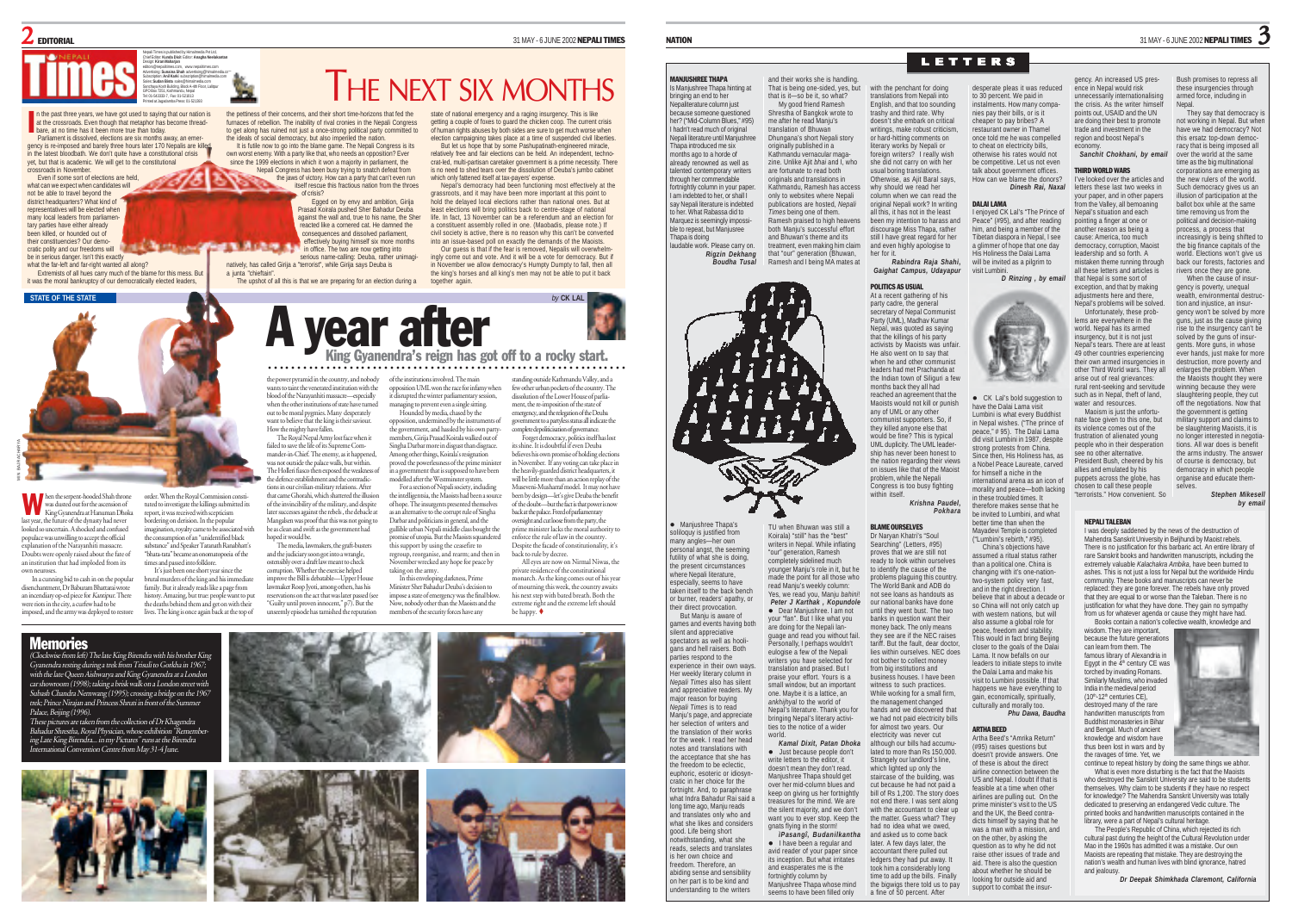# **Break for the border**

#### SHER BAHADUR KC in BUTWAL ○○○○○○○○○○○○○○○○ CENTRE FOR INVESTIGATIVE JOURNALISM

n late August last year an antismuggling patrol of the Royal Nepal Army impounded a truck with license plates Ba 1 Kha 6474 at Gallamandi, Bhairahawa. The papers showed that although the truck was a 1992 model, the customs duties due on it were paid 11 years ago, in 1987. A close ation revealed more: th trucks real license number was Ba 1 Kha 3538 but had been covered using Tipp-ex. The truck was, in actual fact, manufactured in 1999. Going by the papers, it entered Nepal a good 19 years before it was built. I

This is not an isolated occur rence. Between early 2001 and early 2002 soldiers on revenue patrols have actually confiscated 45 vehicles and sent them to the

Bhairahawa customs office. These include five full-sized trucks, 25 jeeps and passenger cars and 15 motorcycles. Likewise in the Krishnanagar customs area, 34 vehicles have been confiscated after they started being inundated with daily reports of thefts. Farly this year Indian police arrested 40 stolen vehicles headed for Nepal between Sunauli and Gorakhpur. police impounded a blue Maruti car

between August 2001 and February 2002—three trucks, 16 jeeps/cars and 15 motorcycles. What's more intriguing is that these vehicles were not impounded at the customs check posts as they were coming in from India. They were among the many actually operating around Nawalparasi and Kapilvastu for the past four or five years with "valid" papers issued by the Office of and sent its passengers Bhagawan Das, Chotelal Paswan, Samarlal Paswan and Bhagawati Kahari to prison. Police are on the lookout for the man who leads this mob, Kyamudin Khan. The four told police that they had smuggled eight stolen vehicles into Nepal before they were arrested. Likewise two occupants of another Maruti car (UP 76 Y 6302)

On 17 March last year Indian

arrested last year in Kanpur while on their way to Nepal admitted that they had previously stolen, smuggled and sold seven vehicles. The leader of this group of car thieves, Munna Khan from Sonpipari, has been absconding to

Transport Management. And it is the ordinary, unsuspecting purchaser of vehicles locally that has become a victim of a racket that involves Nepali and Indian smugglers, police in Nepal, their political masters and government employees. India has also begun to clamp

down on car thefts. Police across the border have been extra vigilant dodge an arrest warrant issued last year. Police say Khan could be hiding around Bhairahawa. "We are

his month of May saw the world become a lesser place. No, it wasn't this month of May saw the world become a lesser place. No, it was<br>the dissolution of the Nepali parliament and subsequent cacopho-<br>nous political parliament. Moreover it the murderous violence in nous political mayhem. Nor was it the murderous violence in Kashmir and the threat of nuclear war in South Asia, though both those events were shocking enough on their own. For me, the saddest event of the past four weeks was the death of the American palaeontologist and science writer, Stephen Jay Gould.

There aren't many people that I would describe as "wise". He was one of them. There are intellectuals, savants, wonks, swots, geeks, nerds and eggheads—each word a pejorative wrapped up in a description of sheer mental ability. Mr Gould was quite simply a wise human being whose writings and thinking bubbled over with warmth and enthusiasm about the never-ending quest for knowledge. I doubt he ever stopped poking through his fossils and piles of stones, or reading papers and books and e mails from colleagues in the field, even as he lay dying from the cancer known as mesothelioma.

It was Mr Gould's book from 1990, Wonderful Life, that captivated me most, yet is about the most unlikely of topics. I can imagine a commissioning editor at a popular publishing company sniffing with disbelief at receiving a proposal from a young scientist—a younger Gould perhaps, not, as he was then, at the height of his powers. Had this been so, Wonderful Life might never have been written for a mass audience, simply because it appears to be about the most dreary and anodyne of scientific topics. It is a story of an outcropping of sedimentary rock in the northern Rocky Mountains of North America, known as the Burgess Shale.

I can hear the editor at the publishing company now, snorting with increasing derision and calling out to his colleagues in other offices. "This Gould bloke wants to tell us all about some sandstone in Canada, full of mythical creatures, he says, everyone a phantasmagorical metaphor for the process of life itself." More laughter, rude remarks about "rocks between



engaged in a campaign to bust car thieves and we need everyone to help," says Raja Srivastav, Superinterp, and compared in Maharajgunj district of India's Uttar Pradesh state. Dayaram Yadav, Bhagawanpur's VDC, who runs his business from Bhairahawa and Sunil Kumar Pandit of Taulihawa. Most stolen vehicles sold in

The Indian police is seeking similar support from its Nepali counterparts. This has come up in every meeting between officials from Nepal and India on controlling cross-border smuggling. Indian officials specifically requested the support of Nepal Police to stop cross-border crime at the meeting held at Bhairahawa early this year. The two sides agreed to exchange information on crime, including car thefts, and to act strongly against those involved in the business. At another meeting held in Gorakhpur on 2 May this year Nepali officials specifically asked Indian officials to Nepal have been smuggled in by Dayaram Yadav. One of his former accomplices, Iswari Bhandari of Bhairahawa says, "The vehicles now impounded were registered in the the Office of Transport Manage-ment says most of the impounded vehicles were registered under the names Tulasi Ram Pandey, Bhawan Prasad Bhusal, Jumrati Musalman, Mahendra Yadav and Rishiram Kharel—all one-time employees of Dayaram Yadav. On 29 August last year, the revenue patrol impounded a Tata Sumo from the house of Surya Dhoj

arrest 28 Maoists and provided them with their pictures; the Indians wanted Nepal to help track down and arrest four car-smugglers who operate along the Nepal-India border. Among those named are Khand former Superintendent of Police, who have received a stolen vehicle while he was in the service in Bhairahawa. In another raid, they confiscated a jeep (license plate: Lu 1 Cha 1245) belonging to Birendra

Stolen cars are some of the most lucrative goods traded across the border with India. But that may be about to stop. •••••••••••••••••••••••••••••••••

Kanaoudia, Minister of State, Water Resources. Even the Ilaka purchased them unknowingly?" asks one. Customs officials at Bhairahawa

police office of Raneura uses a stolen vehicle with a license plate Ba 1 Jha 1975. Employees of the Office of Transport Management are deep in the racket involving the falsification and issuance of fake licenses to stolen Indian cars. Bacche Raya, the head of the transport office in Butwal said evidence obtained from the impounded vehicles shows that there have been "weaknesses" in the past. He says, "We found 50 spicious vehicles that had come for route permit renewals and say that by selling the 79 vehicles impounded in Rupandehi and Kapilvastu as is, the government could earn up to Rs 30 million in revenues. But the Nepal Transport Operators Association does not think that is the right way to go, mainly because a majority of the vehicle are now the primary source of livelihood for the unsuspecting entrepreneurs who purchased them. Instead, the association says, the<br>government should give the vehicles

and February."

ownership transfers in January Of the 42 vehicles impounded in Nepal, 26 were being used in the public transport sector. They had been purchased by the last owner after a few ownership transfers. The present owners had never suspected that vehicles could have been smuggled into Nepal. Khagiswara Thapa's jeep Lu 1 Pa 598 was confiscated sometime in late July. She says, "I did not know it was a government should give the vehicles back to the owners after collecting a minimum duty. It is also demand ing action against transport department employees who approved the first registration, as well as the person who sought it. A five-member special committee headed by Surendra Nath Aryal formed to investigate the issue<br>submitted its report to government ort to government late last year. The Finance Ministry has still not decided what course of action to take.

The Nepal police has intensified its surveillance for stolen cars, but this, too, is hampered by political interference. The Rupandehi District Police impounded 12 vehicles in September-October last year, but was forced to let all of

them go. Initially, Dayaram Yadav tried to coerce the police into releasing the vehicles. When he was unsuccessful, home minister Khum Bahadur Khadka intervened and made sure that police did as they were told. A number of policemen



tendent of Police Kesha Bahadur Shahi was transferred from his post to Kathmandu because he refused to buckle under pressure from Yadav. Says a police officer in Rupandehi, "We had only just begun confiscating stolen cars. There was pressure from above, how can you work in such a situation?" Even today, "pressure from above" is the reason most policemen in the area will give when asked why they return The car thieves have also changed their tactics and altered their routes, especially after Indian The authorities discovered that the Indian license plate HR 65 K 6453 was fake. The people in possession of the car had borrowed papers belonging to an acquaintance, Mahesh Kumar Yadav of New Delhi, and changed the license plate. Similarly, another vehicle that was impounded across the border from Sunauli on early January was sporting a license plate taken off a motorcycle belonging to Anurag Agrawal of Gorakhpur. The car-pushers also masquer ade as journalists sometimes. The occupants of three Maruti vehicles on the road near Gorakhpur had

police began to clamp down on the racket across the border. A white Maruti was stopped and confiscated near the Ram Janaki temple in produced identification cards showing that they worked at Manohar Bharati, an Indian Hindi weekly. On further investigations,

impounded vehicles.



the police discovered that they had more to do with stolen cars than newspapers, and that the vehicles they were driving had been stolen. After the revenue patrols began picking out stolen cars, even transport operators have changed their routes. The vehicles plying the roads of Butwal, Kapilvastu and Nawalparasi have now begun servicing the dirt road to Gulmi, Baglung and Argakhanchi. "We have reports of suspect vehicles in Gulmi and Arghakhanchi," says Yagyamurti Bhandari, head of the western division of the Revenue Investigation Division, at Butwal. "We've been unable to go there because of lack of adequate resources and the general security situation."

separate case concerning the murder of a driver, Kallu Badai. The court decision came on 10 March and Srivastav has been on the run since. He had been charge with murdering the driver in 1994. India is taking the car theft and illegal trade very seriously, and the National Crime Record Bureau, an agency under the Indian Home Ministry, is now involved in fight it. Indian police officials say the Bureau will maintain updated computerised records of all vehicle registered in India, their chassis, engine and licence numbers, as well information on the owners. The New Delhi Bureau will also set up branch offices in Raxaul in Bihar, Gorakhpur in Uttar Pradesh and other places where needed. "Once that happens, we will be able to make quicker arrests of car thieve and also recover stolen vehicles," says Bed Prakash Tripathi, of the Kolhoui police post across the border in India.

Mandala House **JAIRTAEST FOTK Joseph Text**  $\label{eq:Riccati} \begin{split} \mathcal{D}(\mathcal{D}) & = \mathcal{D}(\mathcal{D}) \mathcal{D}(\mathcal{D}) \cdot \mathcal{D}(\mathcal{D}) \cdot \mathcal{D}(\mathcal{D}) \\ & = \mathcal{D}(\mathcal{D}) \mathcal{D}(\mathcal{D}) \cdot \mathcal{D}(\mathcal{D}) \cdot \mathcal{D}(\mathcal{D}) \cdot \mathcal{D}(\mathcal{D}) \cdot \mathcal{D}(\mathcal{D}) \cdot \mathcal{D}(\mathcal{D}) \cdot \mathcal{D}(\mathcal{D}) \cdot \mathcal{D}(\mathcal{D}) \cdot \mathcal{D}(\mathcal{D})$ sing one concretendo con a

"Things are not as easy as they used to be, even though police don't give us much trouble, the army is strict," says Mahendra Yadav, a trusted operative of Dayaram Yadav. "Many have already stopped the business." As for himself, he says he has begun taking on construction contracts and dealing in real estate, believing they are now more lucrative than the cross-border trade in stolen vehicles. Meantime, Jagadamba Srivastav, who is charged with vehicle theft got a 20-year sentence at the appeals court in Butwal, in a

## India and Pakistan: Lightning without thunder?

*Find out next week in the June issue of Himal South Asian*

#### Plus:

Nepal's human rights situation Looking Pervez Musharraf in the eye The Dalits of Tamil Eelam



## 5

#### **International Newspapers**

The world has been a 'global village' for on-demand print and the distribution of international newspapers. You can order your favorite newspaper from a collection of 100 dailies including IHT, The Times, The Washington Post, WSJ, USA Today, Le Monde, Sueddeuthsche Zeitung, La Stampa, Mainichi Shimbun, El Pais, Basler Zeitung, Berlingske Tidende, Aftenposten etc… We hand-deliver fresh copies every morning. For a detailed list and price, please call us today:

Bazaar International, Phone: 255125 Fax: 229 437 E-mail: bazaar@mos.com.np

#### Clean sweep

○○○○○○○○○○○○○○○○○○○○○○○○○○○ ○○○○ Japanese climber Ken Noguchi is intent on making a clean sweep. A year after his Noguchi/ Asia Qomolongma Clean up Expedition brought down 1,600 kg of garbage from Tibet, this spring Noguchi's Lhotse South Col Cleaning Expedition 2002 returned to the Nepali capital with over two tons of garbage, including 161

oxygen cylinders. some dating back to 1952. Noguchi, who's also climbed the seven summits, the highest peaks on seven continents, says it was a sense of shame that prodded him to take up the task of cleaning the



NEPALNEWS.COM

Himalayan giants. He came back to Everest with a clean-up expedition in 2000, the year after he climbed Everest in 1999, when he realised a large amount of the garbage on the mountain had been left by Japanese, Korean and Asian expeditions. Such clean-up expeditions, suggests Noguchi, should receive partial reimbursement of climbing royalties.

#### The war in numbers

•<br>The death toll is rising. According to the human rights organisation INSEC 2,883,000 Nepalis have died in clashes between security forces and the Maoists during the country's six-month emergency INSEC says 2,305 Maoist leaders and cadres have been killed by the security forces while 578 other Nepalis have been killed by the Maoists. The breakdown reads like this: 106 soldiers, 291 policemen, 54 political activists, 15 teachers, six students, six civil servants, and 100 civilians. The Maoists read the numbers a little

differently. They claim that the government has killed 2,210 Maoists, four students, three teachers, five civil servants, and 83 members of the general public. In the past six months the



insurgents have destroyed Rs 14 billion worth of public pro including 670 VDC offices, 240 post offices, both small and big hydro-power projects, telephone stations, universities and schools. Since the imposition of the emergency, 70 districts have been affected by murder and violence, and 7,000 people have been taken into custody. Following investigations, 5,500 people have been released. Of the journalists arrested, 94 have been released, and 22 remain in custody.

#### Education for all…

○○○○○○○○○○○○○○○○○○○○○○○○○○○ ○○○○ The government will soon set up assessment centres in all 75 districts to ensure education for all children by 2015 under the Education for All (EFA) program. EFA was launched earlier this year as part of the Basic and Primary Education Programme II (BPEP II) and is in its pilot phase in 30 districts. Each assessment centre will consist of a doctor, a psychologist, a senior teacher and a parent representative. EFA will specially focus on providing education opportunities to disabled children—they will be enrolled in the nearest school from their homes or will be provided alternative learning opportunities.

**Jettisoning the load**<br>In an attempt to reduce its financial constraints, Royal Nepal Airlines has decided not to renew the contracts of 25 cabin attendants. The national flag carrier needs a total of 101 airhostesses at most for its two 757 Boeings and three operating Twin Otters; 25, it said, were "in excess".

RNAC is also to start thrice-a-week Kathmandu-Dubai-Kathmandu flights from 17 June. The flights will leave Kathmandu at 10AM Mondays, Wednesdays and Fridays, and return at 7.50 AM the following day. The airlines expects to cash on the thousands of Nepalis going to the Persian Gulf countries for employment, and the growing popularity of Dubai as a place to catch connecting flights to Europe.

# **HERE AND THERE** *by* **DANIEL LAK** Wonderful life

Stephen Jay Gould, scientist, b1942, d2002.

nes of his workers." An officer at



the ears" and the sound of rejection slips being slapped on a manuscript that thankfully was never treated so.

For I have seen the Burgess Shale, and gazed upon reconstructions of the wondrous creatures therein in the world's best palaeontology museum, the Royal Tyrrell, in the western Canadian town of Drumheller. The horrid and fantastic shapes that life took in those early years are beyond belief, so much so that the discoverer of the Burgess Shale—a Victorian <sup>p</sup>ioneer of palaeontology with the marvellous moniker of Charles Doolittle Walcott—gave them scientific names that seem rooted in his own dismay at what he had found. Anamalocaris resembled nothing less than a twometre long shrimp, with clacking claws and a mouth made of revolving armour plates. Marella, the lace crab, had dozens of legs and appendages and was an early version of one of Jules Verne's robots. Of Hallucenagenia, a stumpy legged amalgam of worm and aquatic dachshund with pointy hairs on its back, or perhaps a hairy creature with stumpy legs

#### extended skywards, the less said the better. Of course, none of these creatures survived past the Cambrian age.

Nor do any of them have any descendants at all among subsequent species. For Gould, that was most crucial. He proposed then what still seems the most plausible explanation for the march of natural selection. This was not the favoured, neo-Darwinian, steady, slow progression towards stronger, more logical body designs, but an evolution that creates an optimum species quickly than sees it wiped out by some unpredictable and catastrophic external event. For this, Gould was pilloried by an establishment that preferred a more linear form of evolution, but he wrote on, modified his theories, even admitted mistakes and kept astounding us all with his—yes—wisdom.

Where Gould shone brightly was in his stirring and relentless denunciation of the canard known as "creationism". This is the notion put about by some Christians—fundamentalists, I dare say—that the words of their religious text, the Bible, are to be interpreted literally on matter of the creation of life on earth. Thinking people of any faith have little difficulty reconciling religious belief and evolution. But creationists are disproportionately influential, especially in America. Gould and his fellow palaeontologists stood shoulder to shoulder against those who would have us think that dinosaurs, cave men and the creatures of the Burgess Shale blinked into being overnight, and shared a crowded planet before obligingly becoming fossils, just to confuse us.

For that and much else I'll venerate this man, and I shall read aloud his words—and those of Charles Darwin, Richard Dawkins, Charles Doolittle Walcott—to my children for as long as they'll let me. Stephen Jay Gould, scientist, b1942, d2002.

stolen vehicle." Tears fill her eyes as she adds, "Now the army has taken the car to customs. I have lost my means of making an income." Indian police imprison people

and for stealing vehicles. In Nepal, because the vehicles have been transferred several times, even the police officials can't agree on procedure. "We know the smugglers have already transferred the vehicles many times, what is the point arresting people who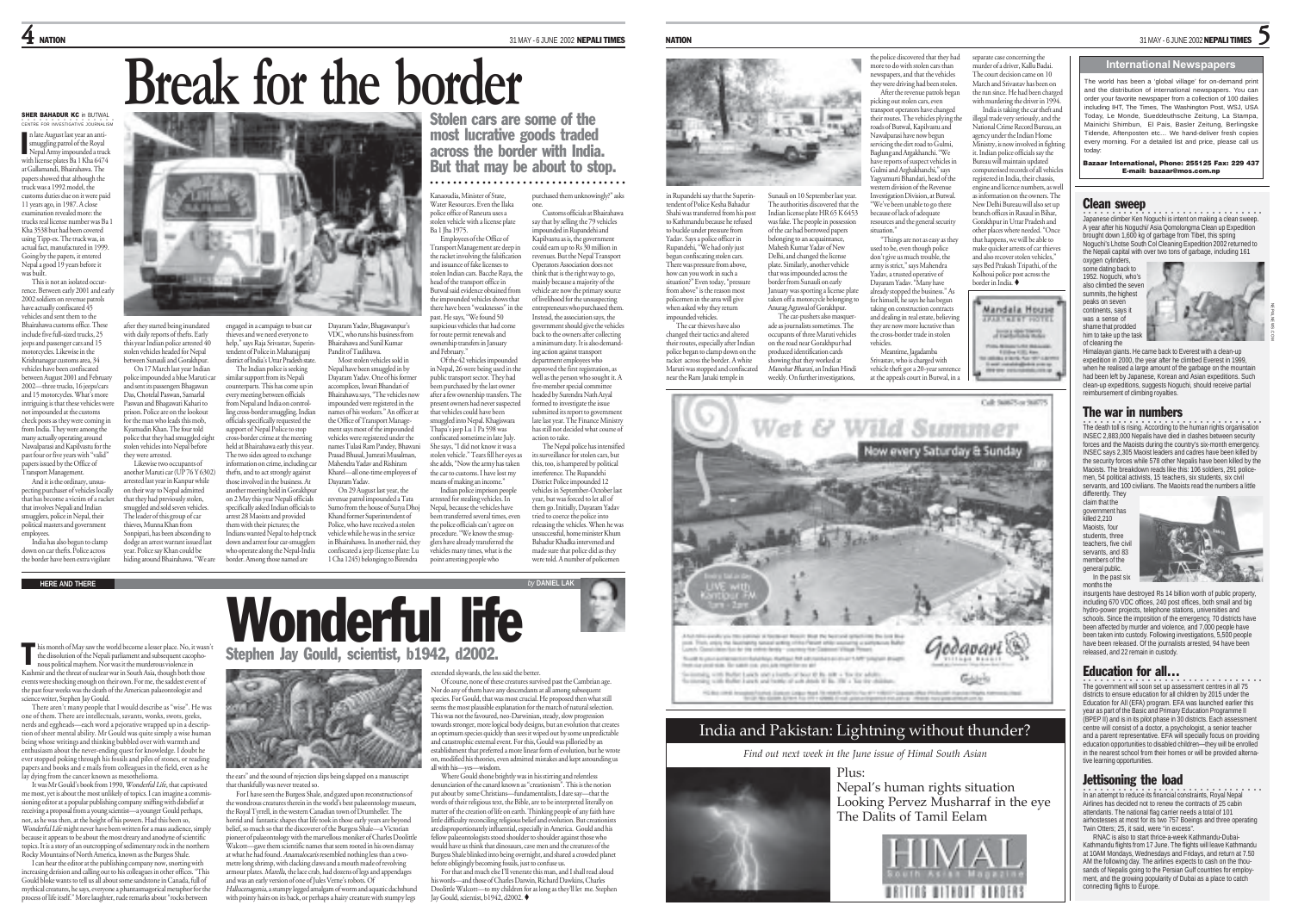$\int$  nation 31 MAY - 6 JUNE 2002 NEPALI TIMES

# Who's the boss?

**SOMEWHERE IN NEPAL** *by* **PUSKAR BHUSAL**

he Nepali Congress' pathological disposition to self-destruction when in power has long ceased to be a ource of amusement. A comfor able majority in parliament. A history of having led two successful popular movements. A virtual monopoly on the goodwill of the international democratic fraternity. How much better could things get for the Kangresis? From the outset, power hasn't Dal soldiers opened fire on a procession of students, gave the humbled Rana prime minister the excuse to go after his home minister. In submitting the resignations of all the Kangresi The Nepali Congres Dal soldiers opened fire on a chandra Poudel considered the party of the party of the party of the party of the party of the party of the party of the party of the party of the party of the party of the

been very propitious for the party. The seeds of today's political rancour were planted during the BP Koirala-Babar Sumshere Rana fuss over the order of precedence at democratic Nepal's first cabinet session. The death of Chiniya Kaji who won, but BP got the party in November 1951, when Rakshya and Matrika Prasad Koirala got



ters in the coalition cabinet. BP left no alternative for Mohan Sumshere Rana but to resign. Matrika Prasad Koirala's appointment as prime minister marked the rise of Nepal's first popular government. It also institutionalised political bickering in the Nepali Congress. The BP-MP ontations were essentially : struggle for supremacy between the party and the government. The country never got to know

the prime minister's job and his own party. (BP was taking on not only his half brother but also Nepal's first full-fledged "dictator", duly designated by the delegates to the September 1950 Bairganiya conference of the Nepali Congress.) More than two-thirds of the

political activists who helped the palace build the partyless Panchayat system crossed over from the Nepali Congress. You could argue that the proportion ored the prep

of the party then. In that case, you would also have to acknowledge that amid such a large floating population, Tulsi Giri whether 15 December, 1960 would have come the way it did had Subarna Sumshere Rana's political ambitions been as influential as his money. BP Koirala is credited with

Sammit Hotel

orising national reconciliaion during the turbulent 1970s But it was Ganesh Man Singh who successfully tested that ision by striking an antipanchayat alliance with the **APARTMENTS** mmunists. When the people prevailed over the panchas, what did Singh end up with? A third Koirala brother towering over itat. the party. In retrospect, it's urprising that Singh took so ing to walk out of the Nepali Congress. (The delay worked in  $\frac{1}{\sqrt{2\pi}\sqrt{2}}\frac{1}{\sqrt{2\pi}}\frac{1}{\sqrt{2\pi}}\frac{1}{\sqrt{2\pi}}\frac{1}{\sqrt{2\pi}}\frac{1}{\sqrt{2\pi}}\frac{1}{\sqrt{2\pi}}\frac{1}{\sqrt{2\pi}}\frac{1}{\sqrt{2\pi}}\frac{1}{\sqrt{2\pi}}\frac{1}{\sqrt{2\pi}}\frac{1}{\sqrt{2\pi}}\frac{1}{\sqrt{2\pi}}\frac{1}{\sqrt{2\pi}}\frac{1}{\sqrt{2\pi}}\frac{1}{\sqrt{2\pi}}\frac{1}{\sqrt{2\pi}}\frac{1}{\sqrt{2\pi}}$ favour of Krishna Prasad Bhattarai, though, who thrived on the ground between  $\sim$ Ganeshmanji and Girijababu.) To father retireable In the latest party-govern-Lising or Francisco in ment tussle, the fate of the **STRR** emergency was hardly the real ◚ ssue for either side. If party

> president Girija Prasad Koirala really wanted to find out whether the country needed

was much more than a flawed personality. He personified a culture. We'll never know

Look at the Congress' history to understand its identity crises. another six-month suspension of secretary is willing to take the ○○○○○○○○○○○○○○○○○○○○○○○○○○○○○○ ○○○○

fundamental rights, he would have consulted the district, municipal and village Kangresi ensconced in the security of the capital, instead of members of the central working committee. Deuba, for his part, knew he would eventually have to learn to live without the emergency. But the opportunity to settle scores was just too good to be squandered. Koirala should have <sup>g</sup>iven Deuba his six-month extension just to keep all those lower house MPs happy. I have a strong feeling that Deuba was in favour of an extension motion all along. His comments to the contrary at the airport had nothing to do with jet-lag. The decoy allowed him to do his job without having to worry about the next surprise Koirala and Madhav Kumar Nepal might spring. With the Kangresi mantle having passed from the first generation to the third, the relevance of what Yogendra Man Serchan, Dewan Singh Rai, Saroj Koirala and Tej Bahadur Amatya said or did is limited to Martyrs Week discussions. The identity crisis younger Kangresis face reprehensible plot while without considering the your answers, isn't it nice that Deuba has finally learned to put his foot down?

#### **FHA** Culinary **Challenge Recipes** APPROXIMA **BENNERTS** Burlish Story Star and in an by Chef Bang Rand by Chef Blyan Tamera y Chef D. Shieldig just basic from Singapore where they 11-20 May, 2002 34 - 30 May 2002 31 May - 6 June 2002 chippined that takens of the Food and Road Inca 2002 **Edward Orderon** Sample that actions of return from 1 May 2002 at the Al Freeze To dramary the samples culture of 213,00 pe 6:21. **ODI** These

Takena Agreemia ta 10985 2019 (w.mar-81.) 2020



withdraw the extension motion as unfortunate. A day later, he saw the prime minister make a more tragic mistake. By the third day, he was struggling to hold the middle path with fellow travellers. Since everybody expected Shailaja Acharya to demonise Deuba for plotting against democracy, attention automatically shifted to Sushil Koirala. The party general

heat for the distortions created by all the Kangresi governments since 1990. That's a noble gesture from a man who has never served as a minister. What we really want to know though, is what crossed Sushil's mind when he shot off that letter to Deuba. (If you believ Shailaja, Sushil is part of the masquerading in public to be Deuba's principal rival). Where Koirala, Nepal and the five other participants (I feel compelled to avoid the more specific "speakers" in deference to the silence forced upon Badri Prasad Mandal) at the Open Theatre mass meeting erred was in trying to whip up the spectre of an alien invasion corollary. If Deuba was so fixated with deploying foreign troops across the Maoist ops across the massive<br>iterland to save his job, wouldn't he have had to extend the emergency first? So, who do you think is the boss—the party president or the premier? Before you hand in

helicopters and a fixed-wing aircraft with Short-Take-Off and-Landing (STOL) capabilities. The Master General of Ordinance issued the tender notices on 22 May, calling for bids by 11 June. The specifications match those of the Polish Aviation

Factory's Skytruck (fixed wing), the Mil Design Bureau's Mi17 built by Kazan or Ulan in Russia and the French firm Eurocopter's Fennec, the military version of Ecuriel. The total purchase would add up to about \$9 million. The Mi17s are already the workhorses of the army, the Ecuriel has proven high-altitude capabilities, while the Skytruck, among the cheapest fixed-wing aircraft in the market, can take off and land in most of Nepal's mountain airports.

## Plastic, not paper

Eye on the sky

After years of lobbying to introduce its new note-printing technology in Nepal, Note Printing Australia has clinched a deal worth **A\$3** million to print the first Rs 50 million batch of polymer notes of the Rs 10 denomination ("The pros of plastic," #54). Nepal's first plastic notes are expected to arrive sometime



during Dasain, when the demand for money in smaller denominations, including tens, soars. The central bank says it is also planning to gradually replace with coins Rs 1, 2 and 5 paper notes, which have a life of less than six months or less.

#### Case closed

The Appellate Court of Lalitpur has quashed the writ of the Chaudhary Group challenging the Nepal Indosuez Bank Ltd. and its parent French bank Crédit Agricole (# CHK). The court came to this decision on 22 May, almost a month after the deal between the NIBL and another group of investors was formalised (on 25 April). The new promoters control 50 percent of NIBL stock, the Rastriya Banajya Bank and Rastriya Beema Sansthan 15 percent each, and the remaining 20 percent is held by the general public.

#### Dearer gold

**Oncertain politics and a volatile investment environment,** combined with the wedding season rush, have pushed gold prices to their highest levels since the mid-1990s. Ten grams of the yellow metal traded for a high of Rs 8,475, closing in on the record of Rs 9,040 in early 1996. Traders said the higher prices had kept demand low, except for people looking for bars to invest in. The demand for jewellery, which shoots up during the wedding season, has fallen to even lower levels than normal. The latest hike in prices from around Rs 8,200 for 10 g comes alongside a rise in international prices, which reached \$321.10 per ounce on Friday.

### Chinese herbal cure

**•**<br>Neelam Medicine Industries has begun production of a Chinese herbal health drink using herbs available in Nepal. The company

addition to helping control body fat and cholesterol. The drug is based on the herb whose local name is padamchal.

#### The ozoniser

•<br>Greenery Enterprises has begun to market an ozonising device that it claims can sterilise, disinfect, deodourise as well as help get rid of bacteria, mould and harmful gaseous chemicals from your indoor surroundings.

ECONOMY 31 MAY - 6 JUNE 2002 NEPALI TIMES

7

# **BIZ NEWS ON A READ FOR DR ROOP JYOT AND A READ FOR DR ROOP JYOT AND A READ FOR DR ROOP JYOT AND A READ FOR DR** ROOP JYOT AND THE STATE OF THE STATE OF THE STATE OF THE STATE OF THE STATE OF THE STATE OF THE STATE OF THE S The Royal Nepal Army is seeking to buy three aircraft, two

A member of the Upper House says the government's new anti-corruption legislation may let the real crooks go scot free while exposing the innocent to prosecution. ○○○○○○○○○○○○○○○○○○○○○○○○○○○○○○○○○○○○○○○○○○○○○○○○○○○○○○○○ ○○○○○○○○○○○○○

arliament hurriedly passed two could face between three and six assessment, under which taxpayer

important anti-corruption bills on the last day of its 21st Session-one on Corruption Eradication, and the other on the powers of the Commission for Investigation of Abuse of Authority (CIAA). months in prison. Interestingly, if a public official receives Rs 1 million as a bribe or commission, the jail term is up to four years, receiving the same amount as a gift or donation gets you six months.

P

The two bills were in addition to two others that were presented at the Lower House in the last week of the winter session: one each on Special Courts and Impeachment Procedure An all-party team was formed to rush these bills through–without enough time to listen to, let alone sort out, differences of opinion. Not surp ingly, the two anti-corruption bills were flawed when they arrived at the Upper House, and a number of amendments were proposed. Most of these were accepted by the Minister of State for Home Affairs in the Upper I had proposed that the scope of the term "public entity" be narrowed, to include only those entities fully owned or controlled by the government, or those in which it had at least one-third stake. I was accused of trying to keep the Nepal Bank Limited (NBL) out of the reach of law. I was also accused of trying to keep private organisations outside the purview of the CIAA. This is certainly how it should be. Even in the process of privatisation, ownership would pass from the hands of the government to the private sector. In such a situation, the private sector holding the majority

House. The amended Bills were se to the Lower House on the last day of its sitting, but all the amendments from the Upper house were rejected. Consider the following: <sup>z</sup> Tipping a waiter at the Hyatt could be interpreted as corruption, punishable by three month's imprisonm • The house and land you've owned

for years may be confiscated because the person from whom you bought it had in turn bought it from a person who engaged in an act of corruption 15 years ago. · A government officer driving a government vehicle has an accident <sub>.</sub><br>and causes damage worth Rs 5,000 but that too could be interpreted as an act of corruption attracting three months in jail.

An employee of yours has been made to pay a bribe of Rs 100 to clear a consignment of calendars from the airport without your knowledge. You could get a three-month prison term for that. **•** An ex-member of parliament does

not return the government vehicle or vacate official residence but he can get away with a fine of Rs 5,000 and no ownership would ensure that there is would probably be more effective. We

jail term. When the anti-corruption Bills ive the royal seal and become law each of the above become possible and the bills could have even more diverse and far-reaching ramifications. The trouble begins with the definition of "public entity", which is hear far more about corruption in government banks than in joint tures. The authority to superviand regulate banks irrespective of their ownership lies with the Nepal Rastra Bank. Handing over that responsibility to an agency that doesn't

corruption and their methods

 $\overline{c}$ 

m punishment is a fine of Rs

Another amendment that was

the years moving towards self-

nue service. According to the Bill,

spread across six subsections, each easingly all-encompassing, from private company to universities. The other problematic definition is that of a rastra sewak or a public servant—this would be anyone appointed, nominated or elected by His Majesty or the government or by any public entity, receiving or not receiving salary, allowance, remuneration, facility or know much about banking isn't wise. Granting a loan without fixedasset collateral, for instance, shouldn't automatically be an act of corruption, as is being implied by the agencies<br>investigating comunion in the NRI investigating corruption in the NBL and the RBB. This would be a major set back to commercial banking. These amendments were rejected by the Lower House. The anti-corruption bills are w

status thereof. The third and final definition which will create problems is that of "acts of corruption". There will now be restrictions on obtaining, without prior permission, any goods or services at discounted prices from anyone with whom a public servant has any dealing or could have in future. So, if a public servant seeks a discount or bargains while making a purchase for himself or for anyone this could lead to a prison term of six to twelve months and confiscation of the goods bought. The law also prohibits, receiving for oneself or anyone else, any donation, gift or financial contributions. So if a publiservant invites acquaintances for his daughter's wedding and guests bring stringent in terms punishment, but not uniformly so. If a rastra sewak does not return a house, vehicle or physical asset, upon the expiry of his term, the 5,000. My suggestion, that the upper limit of the fine be increased to Rs 500,000, was rejected. rejected dealt with corruption in the any act which results in collection of lower revenue automatically becomes an act of the corruption. On this point, the Bill will discourage the acceptance of the documents, bills and invoices submitted by taxpayers under self-assessment. Our revenue policies have undergone radical reforms over

nts, as is the custom, the official

submissions are final in normal circumstances. Revenue reforms mu continue and so I proposed an amendment suggesting that the acceptance of documents, bills and pices submitted by taxpayers under the self-assessment policy will not be deemed an offence. Those who rejected this amendment misunderstood the self-assessment policy to be the

Voluntary Disclosure of Income Scheme or the VDIS. The section on rastra sewaks doing business also merited more cautious ssideration. Anyone who is, or

might in the future be, a public might in the ruture oc, a pussic<br>servant is prohibited from engaging participating in business or contract or auction and from ownership or partnership in any firm or company industry. Non-compliance is punishable by three to six months imprisonment and confiscation of wealth earned from the venture. I had

The Bill attempts to tackle

only if the act was carried out with their knowledge. This, too, was rejected.

practical and unjust. The first part states that the property of a person found guilty of corruption would b curre gain) or correption would be<br>confiscated irrespective of who legally **OWINS IT WO UML MPs** proposed that this clause be amended, but this was also rejected. Some MPs proposed an aam regereen commer.<br>amendment clause barring found guilty of corruption from contesting elections for five years. There are already laws in place that prohibit anyone found guilty of a criminal act or of moral degradation<br>from contesting elections for six year

proposed prohibi tion of such activity only if the intention was to benefit from the public post held to avoid conflict of interest. The change was wd down. anomies under which taxpores are not computed in the state and the state of consideration and the state of the state of the state of the state of the state of the state of the state of the state of the state of the state

ROBIN SAYAMI

corruption by making bosses—chief xecutives, general managers, member of boards of directors—accountable for the actions of subordinates. But this provision could easily be misused to frame organisational heads, by enticing<br>or coercing low-level employees, so I suggested making them punishable The wording of the CIAA bill or the confiscation of property earned by corrupt means is, again, flawed,



says it has invested

Rs 80 million in the venture and alread begun marketing its first product, Rhubarb Health Guard. The compa

says the medication helps those with constipation and kidney problems in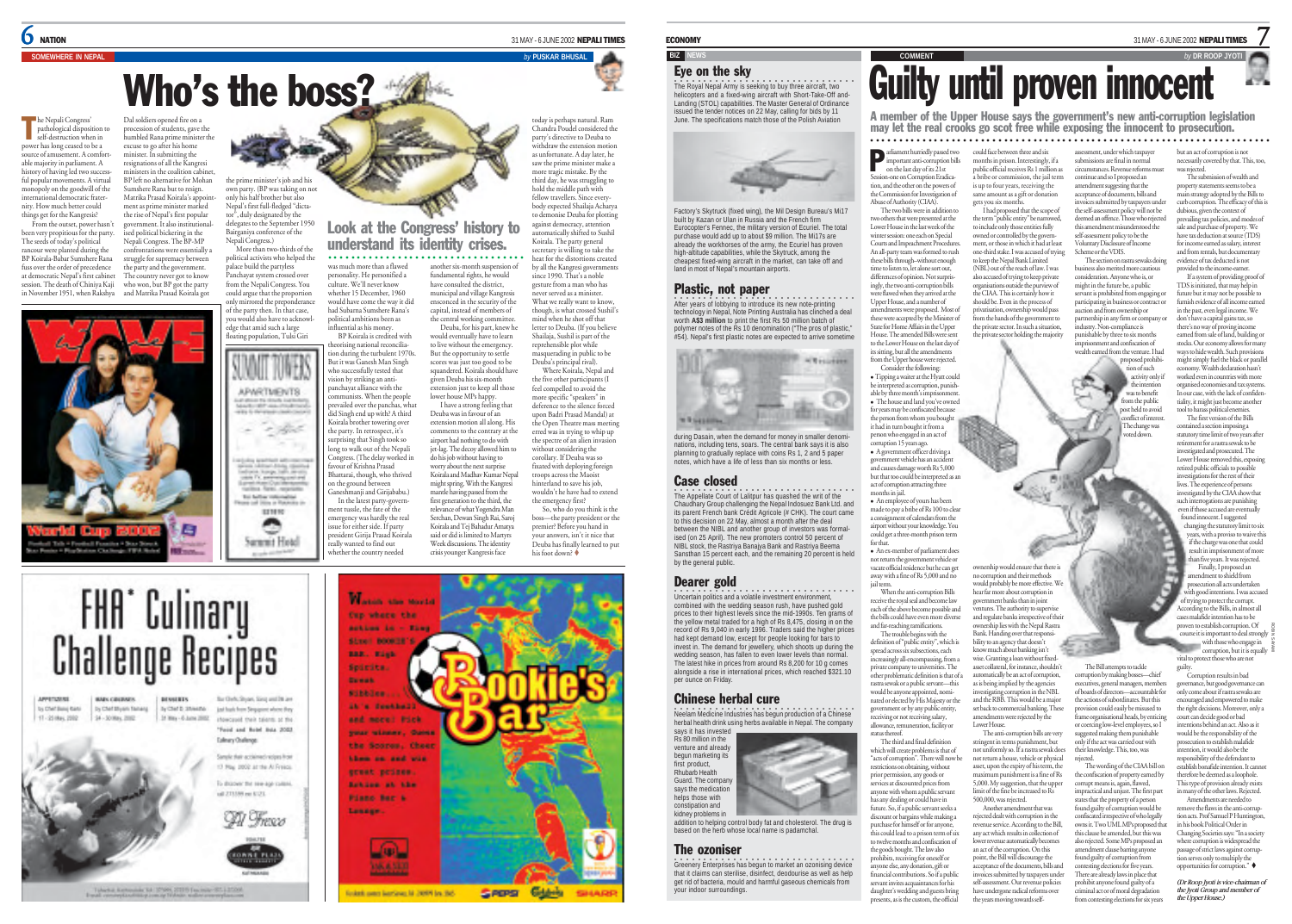



#### ORIAL, NEPALI TIMES, 15 JUNE 2001

PRADEEP SHRESTHA

I hose were the last words King Birendra spoke as he<br>
collapsed in the billiard room on Friday, 1 June 2002. Shock,<br>
rather than pain, was writ large on his face. More than the collapsed in the billiard room on Friday, 1 June 2002. Shock rather than pain, was writ large on his face. More than the shock of being shot, it was the shock of knowing who had just shot him.

"What have you done," he murmured, as he slowly slumped to the floor. Nepalis will also want an answer to that haunting question as they agonise over what happened that night. As individual citizens, and as a nation, we will have to come to terms with this unspeakable slaughter and move on with our lives in the days ahead. We will soon know what happened, we will be told in excruciating detail of the exact sequence in which the royals were slain, we will get the forensic and ballistic evidence, we will hear clinical descriptions of how many bullets, and about the nature of

the fatal wounds. There may even be hints as to motive. But no one is going to be able to explain what was going on in the head of this young man, and what psychological or chemicallyinduced rage made him convert what he may have seen as a personal dead-end into a dead-end for his family and a kingdom that he would have inherited. Nepalis will ponder this cataclysmic event and what it means for the direction our society, culture and polity are headed in. An unimaginable tragedy like this isn't just a lesson in morality, it turns our beliefs and value system on its head. Where does insanity end and evil begin? An entire generation of Nepalis alive today will carry this as a burden on its collective conscience. There are no answers: just a numbing sense of the senselessness of it all. And finally, it will only be the inexorable passage of time that will give us the distance from this moment.

Some of us will try to find solace in the Ramayana and Gita and look for parallels, but we will not find anything there that approaches the magnitude of this crime: the cold blooded murder of parents, the slaughter of siblings and relatives. Even our holy books didn't foresee senseless carnage on such a wild scale-no among the warlike gods of our pantheon, not among lesser mortals.

But the Gita does have a message that is relevant: how to gain wisdom from suffering. The epic battles of Kurukshetra, the jealousies, greed and vanity that afflicted our gods bring them down to a human level so that we can recognise our own failings in them. The Gita explores the limits of an individual's free will, the dilemmas of reconciling conflict when both sides are convinced they are right, it seeks an explanation for the suffering of innocent and responsibility of the rich and powerful towards the weak and the voiceless. Our holy books, like Greek tragedies, bestow upon readers a sense of relief by catharsis. They give us a glimpse of the abyss, so we do not take the plunge.

**On his eighth birthday, at an age when most boys would be playing with toy guns, Dipendra was given a real pistol.** Majesty walks into the room." **The crown prince was well known for being able to handle drink and drugs. So his royal relatives were surprised when**



"All the kings' sons, from their childhood they were sent to a

Bharat Keshar Simha

art of war. Art of war comprises of learning about all kinds of weapons. He was exceptionally good. Good shot. To tell you frankly, he knew more about weapons than me. I am an army man."

Ketaki Chester (Prince Basundhara's daughter) "He talked about guns all the time that was his favourite topic. I heard him talking with his own generation, and usually the topic would be about guns." **Twenty-two years later, on June the first, 2001, the city of Kathmandu was preparing for its traditional family gatherings. Two days earlier Crown Prince Dipendra had checked**

Major General Bharat Keshar Simha 1988-92 teacher who would teach them the drunk because he is banging into furniture, into people. I have seen him genuinely drunk and he never does that kind of thing." Gorakh Rana "We thought it would be appropri-

**he appeared to lose control.** Ketaki Chester "I did comment to my sister, I said I don't think he is drunk, why is he <sup>g</sup>iving the impression that he is

ate to take him up to his room. It would have been more embarrassing for His Majesty to come and see him. So the Crown Prince passed out, essentially. boys to like him, but he didn't have that luxury at school and became more sort of marginalised socially as time went on in school.

orakh Rana

Ketaki Chester "I don't think he could have just casually disappeared from the gathering. Not somebody as important as him. So he needed this excuse, so I think it was premeditated." **give nothing away.**



Ketaki Chester "I was asked are you coming or not. Which means it was important to know whether I was going or not. And that I can only think of is he wanted to know how many people would be in the room."

MK Singh (married to King Birendra's aunt) "I could see His Royal Highness Crown Prince Dipendra, he was <sup>p</sup>laying billiards by himself. His Royal Highness was very kind to ask me if I would like to have something to drink. And I said, I would like to have Famous Grouse Scotch whiskey which was there. His Royal Highness poured me on **barrel shot gun. When Dipendra was five years old, the family celebrated the arrival of his baby sister Princess Shruti. As heir to the throne the crown prince would always receive special treatment, he was always set apart from his sister and his younger brother Prince Nirajan. The King, a would-be moderniser,**

and he showed me his glass which was half empty and he said he was also having Famous Grouse." **The gracious host began a billiard game with his brotherin-law. outside the confines of the palace walls. Dipendra was sent to an English-style boarding school in the Kathmandu Valley. It was a**

Gorakh Rana (Princess Shruti's husband) "He did order on the walkie-talkie for some joints to be brought to him, which was delivered by an orderly a few minutes later. And he smoked that in the billiard room itself. Actually I got a little scared at that point of time. Because, I mean, I remember **excel in sports.**

thinking my god what if His

**education would help mould a modern monarchy to lead a modern country. In 1987 Dipendra was sent to Eton where it was hoped that he would acquire the polish of an English gentleman.** Edward Demetriou, Eton College 1986-91 "He was quite rough really, he wasn't clever with words like mos because I was already talking to him, he looked all right for a second. Then I see him sliding on the right side, he is leaning towards the right side. And while this was happening I saw streaks of blood on his right shoulder." Gorakh Rana "It just seemed so shocking for everyone in the room, something,

**his wish to begin a new era for the creation of a just, dynamic, democratic society. He hoped that his son's western-style**

In April, BBC TV's Panorama programme broadcast a documentary, *Murder*<br>*Most Royal*, about the massacre of the Nepali royal family on 1 June 2001 at<br>Narayanhiti Palace. Nepali Times brings you an abridged transcript of th



and shot him." MK Singh "I started looking at His Majesty

"I think it was premeditated."

**Stona Park, the home of his English guardian. It was here that he was introduced to a girl who would change the course of his life and the history of his country. Her name was Devyani Rana.**

**world to monarchy. From that moment on Dipendra learnt to** "She was a very bright, intelligen somewhat head-strong girl with a mind of her own. She was not one of those traditional sort of girls, those prepared to just sit and do what their parents or anybody else just wants them to do." Payal Kohli, Devyani's friend



**selected five weapons from the personal armoury he kept in his bedroom: an M16 automatic rifle capable of firing 700 bullets a minute, an automatic submachine gun capable of last to arrive at the family party. Protocol dictated that all royal relatives had to ask permission to drink in the presence of the king.**

**firing 900 bullets a minute, two pistols and one 12-bore single** M K Singh

**wanted his son to be educated** M K Singh "His Majesty had been served a drink which was a Coke, I could make out from the glass. Ok he says ok, ok go ahead. And we do cheers, and His Majesty also takes and we also take, and that is how it is done. Then suddenly I hear behind my back footsteps." Ketaki Chester "It was my sister who was with me,

**different world from the cloistered palace. For the first time in his life, the young autocrat came in contact with his subjects. Initially he seemed stunned. But the young prince's self-confidence returned when he began to In his coronation speech** and I said to her isn't he getting a bit too old to be dressing up like this? And she agreed with me and his father. I thought he was coming to show his father the guns. And so did the king. He took a step forward because he thought his son wanted to show him some-

**King Birendra had spoken of**

He'd always talk about how much he drank back in Nepal. How much he loved brandy, and to drink brandy, and brandy was the drink of choice. And so one day one of the boys asked him to go and get some brandy." **The fellow Etonian sold the story (to a tabloid). For the Crown Prince, it was a lesson on the attitude of the modern** Dr Karan Singh, Devyani's uncle



his queen perhaps one day." **But Nepal already had a queen and she was making her own shortlist of suitable girls for her son. As far as the queen was concerned that choice was her's and her's alone.**

> **A few weeks after the Crown Prince had returned to school in England the people of Nepal took to the streets to demand an end to absolute monarchy and**



**the introduction of multiparty democracy. Fearing revolution, King Birendra caved in to their demands. He agreed that his feudal role was at an end and telephoned his son with the news.** Ketaki Chester "I was told his father called him and

were watching him go towards talked to him on the phone, and he had a real bad temper tantrum after that, and he even broke a hotel door. He was very angry about the way his father handled the situation. He felt he didn't have to give up being an absolute monarch."

thing. And he just lifted the gun Siddhant Pandey, UK-based banker "When he went to the west to study he was the son of an absolute ruler. When he came back he became the son of a constitutional figurehead, an enormous, enormous difference. The palace didn't quite change, meaning it was the same prehistoric system that was 250 years ago, everything involved deeper and deeper and deeper." Payal Kohli

around it changed. You can go ahead and cut ribbons as many ways you can, but an educated person needs to see some growth in what **When Dipendra was 21 his** "I remember asking him in a very casual way, you know, aren't you people going to get married? And I remember him laughing and saying, of course she's the only woman I am going to marry and, you know, he'd

**father appointed him colonel commander in chief of the army. The post was purely ceremonial, but for Dipendra it would prove to be an opportunity to indulge his passion for military hardware. The king and queen ad**take out his wallet and show me her <sup>p</sup>hotograph that he always carried. And said of course, you know, we will and that you have to understand I need to get the approval of my parents. Because my father is also my ing and I am the crown prince."

he inputs."

kingdom."

Payal Kohli

him."

**mired the British royal family and embraced the world of western monarchy. But their son was left on the sidelines. His mother had more of a say in royal affairs than he did. Devyani's mother came from the royal family of the Indian state of Gwalior. In the days of the Raj these vastly rich Maharajahs claimed the highest honor of a 21-gun salute from the British army. Their power remains**



Prabhakar Rana, Dipendra's cousin "She was a very close confidant of the late king and as such also had access to state matters, and therefore she was perhaps one of his principal key advisers on many happenings that took place in the **queen's dislike of Devyani was personal. She looked ahead, and feared being pushed aside. The queen looked for allies in her** Gorakh Rana

Ketaki Chester

his." **As the king lay bleeding Dipendra's uncle (Dhirendra) challenged his gun-toting**

apprehensive, you know, getting literally, I mean, flew and landed a couple of feet back. Our eyes met and it was so cold no emotion, it was like he knew what he was doing basically. I thought for a second hit."

## injured husband.

her lap." Gorakh Rana "I just grabbed her hand and I pulled her towards me and I told her even I

and she found herself getting have been shot, if you can, run away,



## Anyone opposed to his marriage with Devyani (right), Dipendra said, would "face the consequences".

everyone in the room. **Ten years after Dipendra had first met Devyani he had reached a stalemate with his family, his country and his lover. Worst of all his parents now faced him with an impossible choice: his royal position or his marriage with Devyani Rana. He could not have both.**

**The crown prince was further humiliated when his younger sister, the king's favourite, Princess Shruti, produced the first royal grandchild. Under pressure the crown prince began to flaunt his love affair in Kathmandu's fashionable restaurants. He started to drink more heavily and to smoke marijuana.** Gorakh Rana **able. One year later what of a drunk have become a terrible reality.** Ketaki Chester and I could see he was saying I can contain the damage but I can't help you. I've never seen such a stern look from King Birendra. And yet

"And how would one control a 20- 30 year old guy, he's educated…how do you try to do anything to such a person? On top of that he's also the crown prince, that even I guess makes it difficult for you to go and say, you know, you shouldn't be doing this. It's a delicate, difficult and a very awkward situation." **Dipendra's sister Princess Dipendra now turned towards his sister.**

**Shruti did try to break through the royal protocol and tried to** talk to her brother on his 29<sup>th</sup> **birthday.** fell down." Ketaki Chester he aimed at their heads." Gorakh Rana

Princess Shivani, Dipendra's cousin "Nobody hits anybody, nobody. I mean I have never heard of anybody hitting anybody. Her case was the first case when she came and said look my brother hit me, she had a bruise. I was like, my god, I did not know what to say, because firstly he's the crown prince. I just said that's not done. It could be anybody, you don't hit a woman."

**Princess Shruti had left her brother's party with bruises on her face. Dipendra had shocked the young royals by announcing he would marry**

**Devyani, if prevented the family would bear the consequences.** Gorakh Rana from close range at their heads and just making sure that they had died. I just remember the light going

"What he said was, well it's been difficult for me to reach a decision, and I've toyed with the idea for six or seven years as to who I should get married to and I've made my choice. And my wife reacted saying across my eyes and I was thinking to myself, oh god, he is going to shoot me in my head and I am goin to die, you know. The bullet hit my thumb, and entered my body. So my thumb took a lot of impact but by losing a thumb, I guess, you know it saved my life."

off." Gorakh Rana "And he just went around kicking some bodies and just shooting th

'Uf Dada' which basically means 'what are you saying?' Then he literally ran across and he just caught her by her throat and pushed her to the ground and was right about to kick her, and she **The queen saw her eldest son leave 12 members of her family bleeding and dying on the billiard room floor. And she disappeared into the dark of the palace gardens. She ran**

then. And I really could not do anything because that would be considered inappropriate for me to do because he is the crown prince. But he was literally shouting you're either with me or not with me and vone who gets in my way I'll finish them, literally kill them, whether it be my father, mother, I'll finish the monarchy and bring down the institution with me." **The threat was so sinister that those present found it unbelievyoungest son, Prince Nirajan.** Ketaki Chester "I heard the shots outside. Two bursts and two single shots. Maybe I sort of passed out from a loss of blood." **Much, much too late the military aides at their posts inside the palace finally took some action. They rushed the bodies of the dead and dying**

he shot him through the head."

"He was out there spraying bullets, I mean, like a madman." Ketaki Chester "He shot my shoulder off, but the blood all came all over my face and my head. So he must have thought he got me in the head also. I watched him kill Princess Sharada, she tried to put her body between him and her husband. And I just saw the back of her head go flying

Gorakh Rana "I heard a shot and I actually felt

**seemed like the hollow words** "I saw the king just put up his hand, and the look he gave his son **royal family through Kathmandu's traffic-clogged streets, past the monarchy's oblivious subjects. But by the time the chaotic convoy reached the army hospital King Birendra was already dead. The mass carnage astounded even the most experienced doctors.**

> Professor Upendra Devkota, Chief Neurosurgeon, Bir Hospital "They showed me the body and said this is Her Majesty, and I could not believe the whole head was split into literally two halves in the top part and she was lifeless. Next he howed me Prince Nirajan. Horrendous injuries, he was also gone."

her strength give way. Like I mean I felt some, she was holding me, and that strength slowly sort of you know gradually faded away and she "Then he just shot everybody. And ndra Devko

> **The queen's body had been found on the seventh step of the staircase leading to her son's bedroom. Dipendra was still breathing when he was brought into hospital. He had a single 9mm bullet wound to the head. The doctors prepared to do the best they could.** Prabhakar Rana

"I still refer to him as a crown prince, I will never refer to him as king. First of all, he actually committed treason. If you shoot a king it's high treason by any account, according to our law. The natural course of justice would have been…that he would have to be put behind bars."

**As his victims were mourned, the young woman King Dipendra had intended to make his queen went into hiding.** Payal Kholi

"I don't think that she could believe that he could do something like this at all ever. It was difficult for her, you know, to know that he was alone, you know, in a hospital rus mone, you know, in a neopius<br>room. She would have wanted to b with him but it wasn't, I mean I don't think that it would have been possible."

**His uncle Gyanendra became Nepal's third king in three days. Riots broke out as many in Nepal refused to believe that a son, let alone a crown prince, could kill his parents. The streets were brutally cleared in time for yet another state funeral. As Dipendra's body was sped towards the sacred cremation grounds, many wondered how the mind of a crown prince could have deteriorated into that of a killer without any restraints being placed upon him, or help being offered to him.**

Dr Karan Singh "Devyani was no less a victim of that event than the people that were actually killed. In some ways you can say she was lucky to escape alive but the psychological toll that took upon her obviously was very deep. That will remain a burning scar in he consciousness." **Fearing for her life, Devyani fled Nepal. She has not yet returned to her homeland. The reign of her lover will surely be remembered as the shortest and strangest in history. King Dipendra was finally declared dead at 3:45 am on June the 4th 2001.**

On his eighth birthday, at an age when most boys ıld be playing with toy guns, Dipendra was given a real pistol.

COURTESY: DR KHAGENDRA B SHRESTHA

© Murder Most Royal, Blakeway Productions, 49 mins

#### sion. I think the qualities of him being caring, sensitive, considerate also being, you know, very persistent with her and yes, he was a sort of person, who once she got to know better she fell in love with Rajeev Shah, Dipendra's cousin "He knew where his duty was, he knew what was right, what he could Ketaki Chester

do and what he couldn't do. And at the same time I think he got himself involved with his love affair also. As the relationship progressed, I think, the line was crossed. And then after that it went a little out of control,

**in the entire kingdom suitable to become crown princess. Devyani Rana, now back at her parents' home in Kathmandu, was not one of them. Perhaps because her face was unforgettable or perhaps because she had been forbidden to him, the Crown Prince pursued Devyani.**

And it still haunts me, that look of

"Initially I think she was a bit **nephew.** Gorakh Rana "He shot him point blank. He Payal Kohli

these phone calls from someone who is the crown prince of Nepal. They grew to be very good friends, so she overcame her little apprehen-

maybe he was hesitating, but then the next think I know, I had been

# Princess Shruti ran to her

"She came close and she saw her husband had been shot also and she said 'him too'. And then she just sat there and put her husband's head on





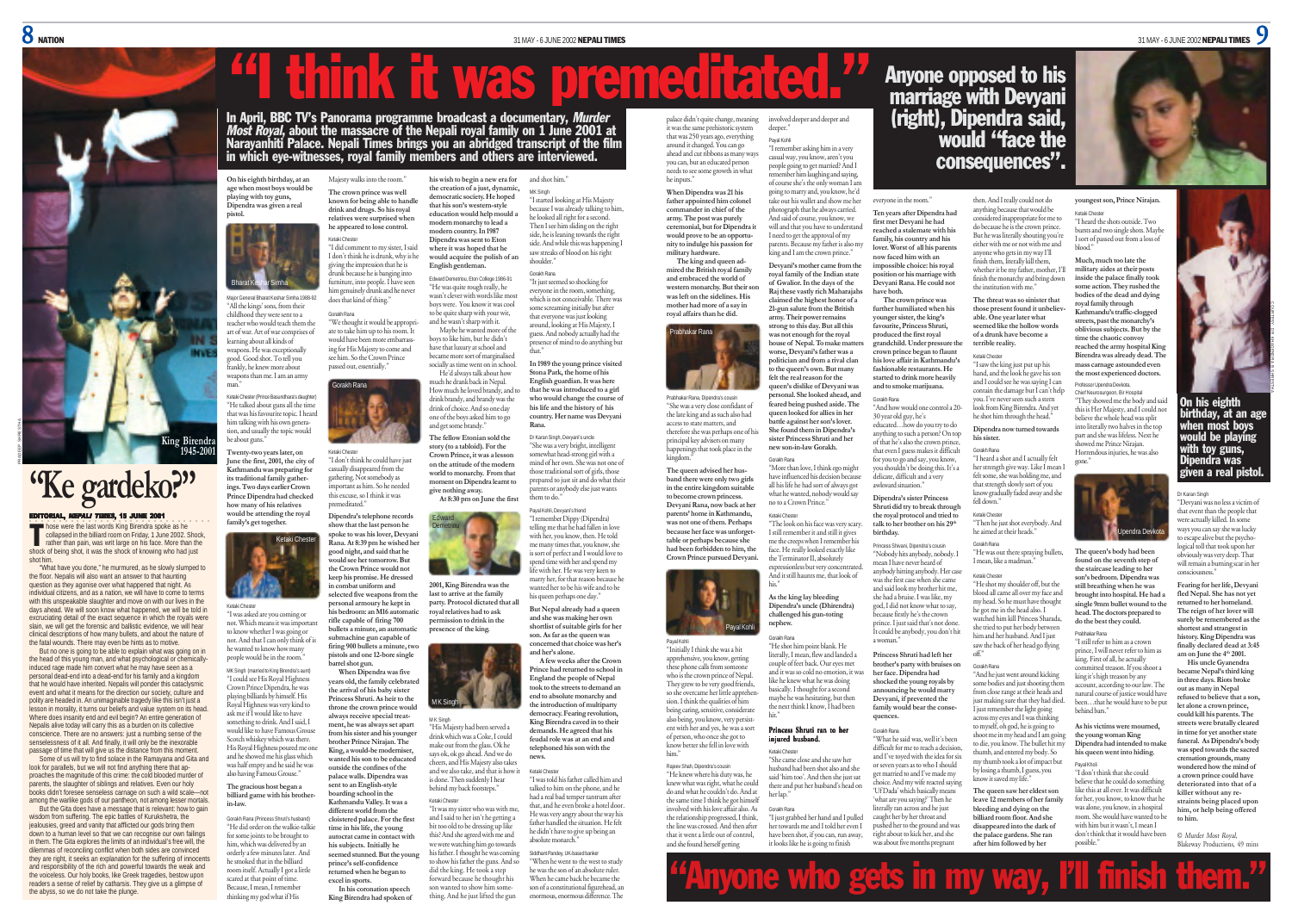#### **COMMENT** *by* **JOHAN GALTUNG AND DIETRICH FISCHER** Media in conflict There is a danger of violence but also an opportunity for human progress, to find better solutions without violence. Peace journalists humanise all parties; war journalists dehumanise the "enemy". Peace journalists are proactive: they seek prevention before any war occurs. War journalists report only after violence has occurred. Peace ournalists expose untruths on all sides. War journalists are propaganda-oriented, exposing "their" lies while covering up "ours". For example, a public opinion poll conducted in 31 countries after 11 September asked people if they favoured a police action apprehend those responsible and bring them to court) or military action. About 80 percent favoured police action. Only in India, Israel and the United States did majorities favour military action. No major US paper published that poll. The opposite result would have been front page news. Truth is one of the first <sub>ere is a difference between war</sub> journalists and peace reporters.

NEW YORK - Imagine a media blackout on everything associated with medical practice while disease is reported in gruesome detail, consid-ered a natural event in which the stronger eventually wins. This is estentially the situation with war journalism and reporting about domestic violence and racial and class conflicts. What is needed is what we might the number killed and wounded, and material damage. The same perspective

call 'peace journalism'. Peace journalists would focus on the true nature of a given conflict, who the parties are, and what their real goals are—including parties beyond the conflict arena. War journalists tend to focus only on two parties and the area where violence occurs, but the source of a problem is not necessarily where i shows up. Peace journalists would investigate the deeper roots of the conflict, in structure and culture, and the history of the various parties. War journalists focus on the day's events, on who advances and who capitulates, doesn't work, is it reversible? Does it create new conflicts or problems? For

treated as verbal battles: who outsmarts the other, who comes out closest to his original position. War journalists tend to report only official positions, peace journal-ists inquire about other possible atcomes than one party imposing itself on the other. They would report on groups that are working to prevent violence, their visions of conflict outcomes, their methods, and how they could be supported. They would ask difficult questions: Is the plan acceptable to all parties, and what would the possible shortcomings be Is there a process, and if so who would do what, how, when, and where? Or does the plan merely impose a result? Does the plan foresee an ongoing conflict resolution process or only a one-time agreement? If the plan

is applied to negotiations, which are the wars Peru and Ecuador fought over a contested border region. Peace journalism would have explored alternatives, like the first author's proposal to make the disputed territory into a bi-national zone with a natural park, which was acceptable to both sides and led to a peace treaty. Peace journalists have empathy with all parties, focus on suffering all sides, and give a voice to all. War journalists tend to focus on "our" suffering only, on "us versus them", polarising the parties and escalating polarising the parties and examining<br>the conflict. Peace journalists highligh peace and conflict resolution as much as violence. Changing the discourse within which something is thought,

example, war journalism reported on

spoken of, and acted upon is a powerful approach. Peace journalists see conflicts as a challenge to the world, like a situation in which there are 2,000 nations wanting a nationstate in a world with only 200

oriented and focus on peace initiatives and ways to prevent future wars through reconciliation. War journalists are victory-oriented and leave for another war as soon as the violence ends. With more peace reporting, the conflict in and over Northern Ireland would have entered a more peaceful <sup>p</sup>hase long ago. The media focus on violence only hid the real conflict and nourished more violence. For good peace work empathy, creativity, and non-violence are needed. Exactly the same is require of peace journalists. And that includes dialogues with war<br>journalists.  $\blacklozenge$  (IPS)

countries and only 20 nation-states *(Johan Galtung is professor of peace studies and director of Transcend, a peace and development network. Dietrich Fischer, a professor at Pace University, is co-director of Transcend.)*

ms of war. Peace journalists are solution-

**OPINION** *by* **RALF DAHRENDORF**

# **Separate but equal**

urely not a wall? An Israeli friend, a "Peace Now" activist, replied to my question with his own: "Do you realise that not one suicide bomber entered Israel from the Gaza Strip?" Why not? "Because there is a fence." If an electric fence was built around the West Bank territory, he continued, two problems could be solved at once. Palestinians would be allowed into Israel only S

at a small number of checkpoints, and the settlers would soon find their own position untenable and return to Israel.

Things, of course, are not that simple. Such a fence would probably include settlements close to, but inside the 1967 line. The return of the settlers would be difficult in practical terms and because of Israeli public opinion. Then there are the questions of the Israeli Arabs and of Jerusalem. Can it be sliced in two by a wall, as Berlin was? That said, it is striking that a man of liberal values such as my friend should advocate the physical separation of groups as perhaps the road to peace.

The notion that groups should have equal rights but remain separate— apartheid without oppression—was once the ultimate concession of traditionalists in the old segregated American South. Liberal forces wanted a society in which races and ethnic groups and religious denominations mixed freely. When they lived apart in their own "ghettos", their children were taken by bus to schools of the other groups so that what is nowadays called multiculturalism could be practised. Ultimately, the liberal dream saw a blurring of lines of difference not only by common living spaces but also by intermarriage. It is the ultimate dream of a fully developed citizenship that a common floor of rights, including a guaranteed economic status, will enable different people to live together in harmony.

Today we know this is only a dream. It may appear to become real where people of different social classes live together, but this is because the lines of class themselves have become blurred. However, where differences cannot easily be blurred, such as those of religion, ethnic and cultural origin, colour, common citizenship has not achieved the unity of diversity so many have dreamed about. Wherever different groups have had to share a space, they have either fought each other or drawn a line to stay separate. Sometimes these lines are highly visible, borders as are drawn most dramatically between the parts of the former Yugoslavia. Usually the drama imposed a high human cost. "Ethnic cleansing" meant in most cases persecution and killing. International peacekeepers soon abandoned hope of making Muslims and Christians, Croats and Serbs live as peaceful neighbours again even when they had done in the past. Even in the most civilised countries, the same process is equally prevalent, if not as visible. The Turks of Berlin, the Bangladeshis of Bradford, the North Africans of Paris suburbs have not blended into the surrounding societies. In fact, sometimes the second

Sometimes, realistically, a wall is the only way.

ration cultivates its difference from the mainstream culture more aggressively in the original immigrants.

Why? Why do equal citizenship rights not achieve their purpose? Often, people may not have tried hard enough. After all, so far as Jews are concerned, Israel has done a remarkable job of integrating diversity. The United States may be less of a melting pot today than it was a century ago, but even so it sets a good example. Perhaps it is the lack of integrative strength in other societies which makes people feel that the only place where they really belong is among their own people. Globalisation may have something to do with it, as well as the disintegra-

tion that accompanies modernity. For those who still hope for the eventual victory of enlightened values but nonetheless see clearly the real world, a version of "separate but equal" may provide an interim answer. So far as equality is concerned, the guarantee of full citizenship rights for all represents a major task. As for separateness, it should not be explicitly promoted unless a fence is the only hope of peace. It should be allowed, though, together with common spaces that are available and safe for all.<br>London comes to mind when thinking of an example of relative success in the  $\epsilon$  mind when thinking of an example of relative success in the face of extraordinary diversity. Here, many people live among mostly their own but share the pleasures and the miseries of public spaces. Their lives are  $interwined$  and yet diverse.  $\blacklozenge$  (Project Syndicate)

*(Ralf Dahrendorf is a member of the British House of Lords.)*

## Democracies against free press

○○○○○○○○○○○○○○○○○○○○ ○○○○○○○○○○○○○ Western democracies are undermining freedom of expression mistakenly believing their actions will aid the fight against terrorism, the President of the World Association of Newspapers said Monday. "The repressors of the free press have found all the inspiration and justification that they needed in developed democracies like the US and Britain, where the governments have called on the media to refrain from broadcasting or

printing the self-justifying messages of Osama bin Laden," said WAN President Roger Parkinson, at the opening of the World Newspaper Congress and World Editors Forum. "The breeding grounds of international terrorism are by and large countries where the right to free expression, the free flow of information, open discussion, and the free press through which these rights are exercised, are systematically outlawed and crushed," he said.

Parkinson said United States policies post-9/11 contributed to the increasing threats to press freedom. "The United States, which in recent years had made the defence of free expression one of the cornerstones of its diplomacy and foreign aid efforts, has done a brisk about-turn. This change ... is illustrated in its attitude to the Qatar TV station al-Jazeerah That station, praised until then as a model of free expression in the Arab world, suddenly became one that had to be muzzled as soon as it did not confine itself to relaying the American line, but gave airtime to bin Laden." He added that the attitude and actions of the American government are important, given the immense power and influence that the US wields on the global stage and the effects its policies and example have on so many other countries. Parkinson gave several examples: • Singapore has praised the "healthy guided censorship" which it sees in

new US information policies;

• Zimbabwe, seeking to justify repression against independent journalism, said, "if the most celebrated democracies in the world won't allow their national interests to be tampered with, we will not allow it either." e Italy, where former Foreign Minister Renato Ruggiero praised the "example" of Tunisia's dictators in the fight against terrorism.

## Pakistan and India: who's in, who's out

•<br>NEW DELHI – Pakistan's missile tests over the last weekend have provided India with another opportunity to raise its neighbour's "clandestine" acquisition of nuclear and missile technology from North Korea. After Pakistan carried out tests of its medium-range and short-range, nuclearcapable ballistic missiles, Foreign Ministry spokesperson Nirupama Rao said that India was "not impressed by these missile antics, particularly when all that is demonstrated is borrowed or imported ability." He emphasised that the technology used in the missiles was "clandestinely acquired from other countries, a fact that has been unearthed by India and extensively documented in research-findings by well-established research institutions and laboratories all over the world."

In June 1999 Indian customs at the port of Kandla in western Gujarat state seized a North Korean vessel bound for Karachi and impounded its cargo of largely missile components and production materials for the Nodong missile on which the Ghauri is based. The seizure at Kandla led many to believe that Pakistan had entered into a deal with North Korea to barter its nuclear technology, miniaturised for use in nuclear missile warheads, in exchange for missile technology developed by Pyongyang. Commenting on the alleged barter deal, the South Korean newspaper *Chungang Ilbo* then quoted a defence ministry official who said North Korea was bent on obtaining materials on miniaturised nuclear warhead technology from Pakistan, which tested these devices in 1998.

The nuclear-armed neighbours have between them massed more than a million troops on their border, along with missile carriers, tanks and artillery. The threat of war has not softened the stand of Pakistan's everfierce opposition—more than 15 mainstream political and religiouspolitical parties issued a resolution last week in Lahore saying they wanted President General Pervez Musharraf to step down and hand over power to an independent caretaker set up as the only way to forge national unity. But the opposition made it clear in the same statement that it is against Musharraf and not the military itself, in an apparent move to capitalise on anti-Musharraf sentiment said to be simmering within military ranks because of his political ambitions. *(IPS)*

#### Defamation law and the Internet

•<br>CANBERRA - Major international media companies urged the High Court of Australia on Tuesday to overturn a lower court decision which they argue will dramatically limit freedom of speech on the Internet as a result of a defamation action between an Australian businessman and the US-based Dow Jones media company. The case has its origins in an 30 October, 2000 article, 'Unholy Gains', published in the United States by Dow Jones-owned Barron's Magazine that discussed, in part, the involvement of a prominent Australian businessman, Joseph Gutnick, who was active in raising funds in America.

Gutnick launched legal action in the Victorian Supreme Court for defamation on the grounds that the article damaged his standing especially in the eyes of key financial investors in Victoria. While only a small number of the printed copies of the magazine made their way to Australia, 1,700 Australian subscribers had access to the article via the website of the Wall Street Journal where the article was also published. Dow Jones lawyers argued that the article was published and loaded to a server in New Jersey and so the appropriate jurisdiction for any legal action was in the US. Gutnick argued it was published where 300 paying Victorian subscribers to Barrons downloaded it and so the case should be heard in Victoria. In his landmark decision, Justice John Hedigan concluded that the article was published where it had been downloaded in Victoria. "This has been the law for centuries for other forms of communication and I find no persuasive reason it should not apply to Internet publications," he wrote in his judgement.

The Dow Jones legal team argued that the decision meant publishers worldwide risked being sued in any one of the 191 countries with Internet access. With no other court in the world having ruled on the issue to date, global media companies are alarmed at the precedent the decision will set unless it is overturned on appeal. Many of the English-speaking world's largest media companies—including The Guardian (UK), Reuters, The Washington Post, the New York Times and on-line operators Amazon and Yahoo—were allowed to join the action alongside Dow Jones. *(IPS)*

# **SUCKER FOR SOCCER** *by* **BILL BREWSTER** Fan's-eye-view



ting the tournament seems to make manifest certain stereotypical character-<br>istics of the host countries, too. ence, from concing the last woo Cases, and the main of the state of the state of the state of the state of the state of the state of the state of the state of the state of the state of the state of the state of the state

States, and America y consumed by a tale of jilted lovers,

Luckily the Cup had moved on to<br>France and surely I thought, the France, and surely, I thought, the attention to football would be greater when the tournament was clueless in 1994 and the French Japan and Korea hold for the next month? Newspaper reports make the







.... Where the tales

bountiful, with a vegetarian variety. The friendliest bar between **Tibet and Timbuctoo.** Live band on fridays!

**RUM DOODLE** MEL KATHMAND/L NEDA TFL: 414336

ince, item to the sociologists are right: football has become the surrogate through which modern nation express their nationalism. But merel

पादनात्मक शी ५ महाराजाविराज जानेन्द्र जीर विखस प्रत्यक्षेत्र परभारतात राजनी आरोकन महिनारांको प्रथम आफ्रिकेशनको प्रभावयाच्या संस्था सरकारको दीर्घ उत्पासनका आणि रायकि अधिक सल्यादशय अवकारण अवस्थिती ।

> Phoe Thurs elern **STER**

हीं, गोर्खा बजरी प्रा. लि. परिवार

मङ्गलमय शुभकामना

fter four years of waiting, I'm fter four years of waiting, I'm<br>getting ready for another<br>World Cup. I'll be following pretty much the same program that's worked for me at past Cups. Which is to say: I don't have any match tickets, hotel reservations, or even much of an itinerary in mind. Once I get there next week, I'll be scalping tickets and moving around by train to the matches I think I can get into. And I'll give you a feel for thing you won't read about on the sports .<br>page: what it is like outside and inside the stadiums on match day, who the fellow-fans are, how Japan and Korea make it easier (or not) for all of us to get around and enjoy ourselves. This year, my primary curiosity is what the tournament will look like when it's being played in Asia—will any local flavour shine through, or will it just be a free-floating, massproduced spectacle? My past exper

**KOREA APAN** 

## We begin a weekly from-the-field column on the World Cup Korea Japan 2002.

But for the most part, the French seemed to be trying to prove that they were above it all, that they weren't going to be distracted from their normal lives by something so philistine as a World Cup (until their team won the whole thing by upsetting the talented Brazilians in the final, after which they claimed that they'd been backing the team from the beginning). And though there's a certain romance to arranging meetings with ticket scalpers for 3PM on the Champs Elysses or in front of Notre Dame, again the hosts seemed quite happy to leave fans to our own devices. So the Americans were mostly

were mostly blasé in 1998. What do

ound eager and excited, but I'm really not sure what to expect. And what about the game s—are they more fun to

was so quintessentially American that comparisons are impossible. As a few friends and I drove around the US that summer, the radio crackled constantly not with scores and updates, but with the latest gruesom details about the "…body of Nicole Brown Simpson…." So the US was too distracted that hosted in Europe. ○○○○○○○○○○○○○○○○○○○○○○○○○○○○○○○○○

ummer to really pay much attention to a silly little thing like a World Cup happening in their midst, and the tournament fundament<br>Tournament fundament and profitable—generated little lasting impact on most Americans. In 1998, I was still living in the

this time involving the President.

attend when, like the US in 1994, the host countries have no chance of winning? Or does that just make them fairer? And how will it all play back here in Nepal? Certainly the media has been trying hard to whip up some interest, even though Nepal crashed out of the tournan

round over a year ago. The T-shirts I've seen on the streets of Kathmandu lately bear almost as many images of Michael Owen as they do of professional-wrestler-turned-actor The Rock, so maybe the campaign is working.



are as tall as the mountains Succulent steaks and burgers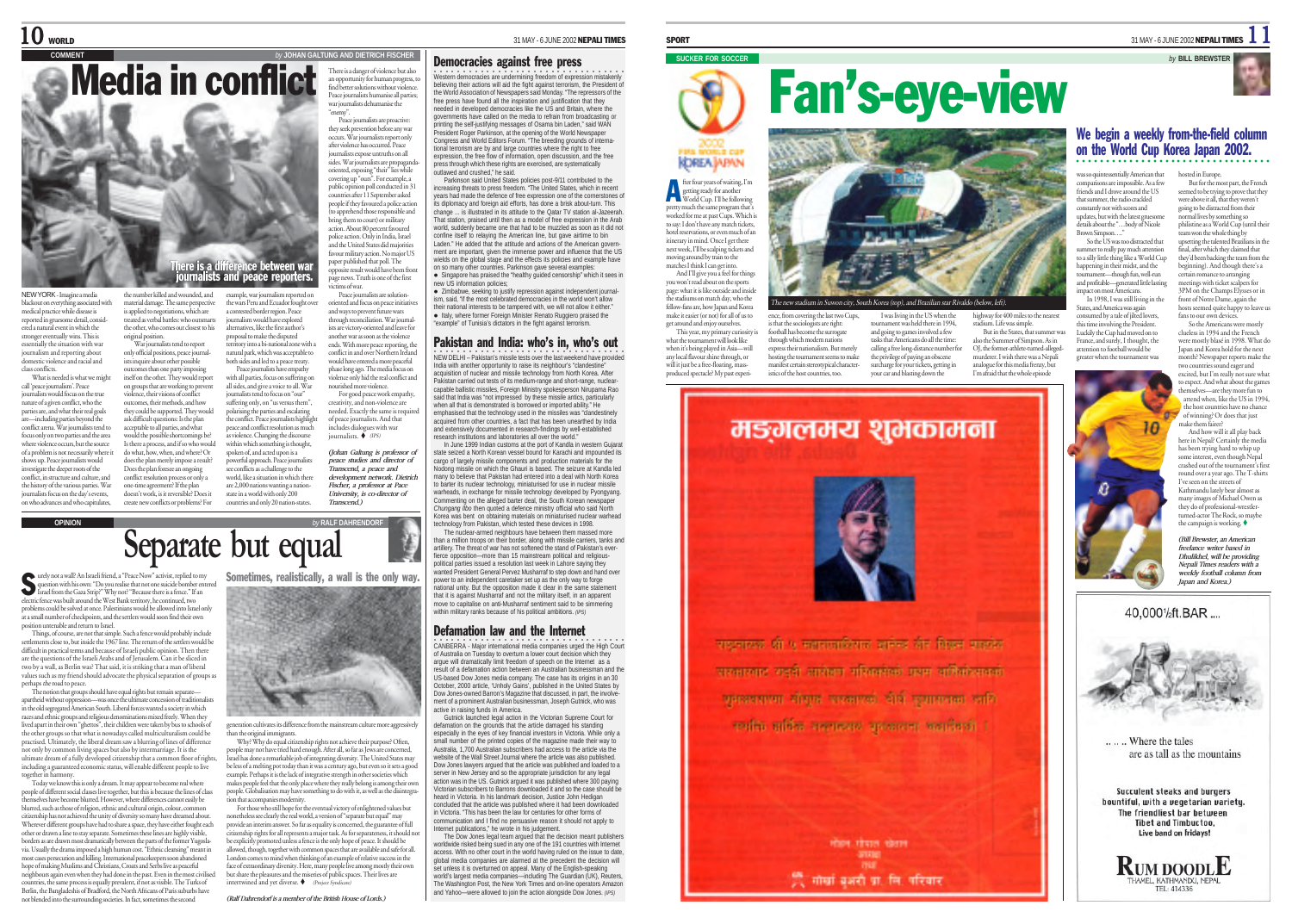Interview with Shailaja Acharya in *Dristi*, 28 May *How do you interpret the action taken against Prime Minister Sher*

The state is in a crisis. Local elections were [put off] because of the Maoists and political activists are unable to go to the villages. The Lower House has been dissolved in a secretive manner—the council of ministers had no say in the decision. I cannot support this. This Is a well-orchestrated step to endanger democracy, and the party is right to

Deuba, the pawn

*Is Deuba to blame for the dissolution of parliament? Girija babu did the same before, but no action was taken against him.* It's the prime minister's prerogative to dissolve parliament. But this wasn't appropriate in the current circumstances, when under no circumstances can elections be held. Today, the army is playing a deciding role; it's even been issuing political press releases. Even if we were to hold elections, it would be similar to Pakistan's limited democracy, not an actual election. I don't see how elections can be held

*Prime Minister Deuba says the action taken against him is dictato- rialÖ* .....<br>If I were sure there was no threat to democracy, I would think it was a bi extreme, but I think his actions have endangered democracy. *Wonít the disciplinary action taken against Deuba split the Con-*

The same people who've encouraged corruption and the rise of a mafia within the party in the last 12 years are responsible for the current national crisis. That is why the party is moving towards a split. I don't believe a new party formed by the same personalities can create

There are extremists on both sides. It's important to overhaul the party and clear out the trash. The people only believe in moral eadership, the number game doesn't count anymore. *Wonít a split in the party weaken democracyÖ* That's sure to happen. I've been fighting for party unity. *Do Deubaís actions suggest to you that he is now someoneís pawn?* He is a pawn, he's always worked that way, since [1995/ 1996]. As a pawn, he consciously brought in horsetrading to parliament, as well as he Paiero culture, all to undermine the parliamentary system

I am not with the intelligence agency, so I can't say, but he is a pawn.

Interview with Bimalendra Nidhi, Central Member, Congress, in *Dristi*,

Deuba, the righteous

*How do you see Prime Minister Deubaís expulsion from the party?* It is extremely irresponsible, prejudiced and unfortunate. It is the prime minister's special privilege to dissolve parliament. Girijababu, too, dissolved parliament without consulting the party, many of his cabinet

*The situation is different now. The conditions are not right for*

You can't take action on that basis. The dissolution of the House hinged on extending the emergency. Once the party directed the overnment to withdraw its decision to extend the emergency, there was

no way parliament would assist the executive. *Why wasnít the prime minister prepared to face parliament?* Prime Minister Deuba was ready to do so when he registered his proposal to extend the emergency. But the party had already decided

*Bahadur Deuba?*

have taken such action.

nationwide.

*gress?*

a new society.

*Whose pawn?*

28 May

*elections.*

ministers didn't know.

## Emergency elections crazy system

#### Jyoti Pyakurel in *Himal*, 29 March-13 April

We decided to visit the Central Jail to confirm rumours that locked up there along with criminals were women with psychological problems. As we walked past the cells, accompanied by prison employees, both kinds of inmates gathered around us, pouring out their anguish. • Will you allow us to go home?

• I was badly beaten up by my husband for no mistake of mine, and then he had me locked up here

• My husband married another woman, and I did not even get custody of my children.

**.** I fell madly in love with a man, but discovered too late that he was already married.

. I'm willing to take up any work, please just let me out of this place.

These statements sound like dialogues from a play, and the scenes we saw were equally surreal. The situation of the women in the central prison reflects the state of Nepali women as a whole.

Of the 107 female inmates in the Central Jail, 45 are in for being "mad". They are between the ages of 14 and 56, and some have been there as long as 34 years. They are crammed into six dark, stinking rooms with no facilities for cooking, washing or bathing. They are supplied with jail rations and asked to cook for themselves, but how can those women who are mentally disturbed be expected to cook. Many women have contracted diseases here, but the prison offers no treatment. Some women are here on grounds as slight as their parents and husbands writing to their chief district officer requesting "imprisonment and treatment" for these "mad" women.<br>Nenali law allows a man to marry anain if his first wife is

Nepali law allows a man to marry again if his first wife is mad. Mentally ill people are not entitled to inheritance, and their families are not obliged to support them or provide them treatment. The easiest way to get rid of a woman is to declare her "mad". Society will turn a deaf ear to any declaration by a woman about her own state of mind.

The living conditions here could drive any woman crazy. There is an acute water shortage, and the situation gets worse for these women when they have their periods. When we visited, one woman was playing with her own blood, making patterns on the floor. This scene spoke volumes about the condition inside the jail. The government 'treats' these women with sleeping pills.

Bishnu Maya, 48, was released from the Central Jail after seven years of imprisonment, but was brought back here. She told us, "I am not mad. When I was released from here, my husband's second wife and her daughter-in-law used to denigrate me constantly. I was hurt, so I quarrelled and cried, which was all they needed to prove that I am mad. My husband brought me here by force to be locked up again."

Most women are here on charges of abortion. A 1997 study shows that 20 percent of women prisoners in Nepal are serving sentences for abortion, but only 0.3 percent of male prisoners have been prosecuted on the charge. Usually, men flee their village as soon as they discover they are responsible for an

illegitimate pregnancy. The few who get caught use their political connections or buy their freedom. These statistics from 1997 tell another bitter truth: a man is supported by his family and society even if he is a rapist, but society is always unsympathetic to a woman even if she is just a victim.

#### **QUOTE OF THE WEEK**

When the nation is searching for an alternative and a change no one should<br>create a hurdle.



○○○○○○○○○○○○○○○○ Deshantar, 26 May **Items receive** Prime Minister Sher Bahadur Deuba dissolved parliament saying it was essential that the emergency remain in force for another six months so the security agencies could remain me security agencies could remain<br>mobilised against the Maoists. The emergency ended on midnight, 24 May, but the security forces are still on the move and the Defence



ing different ideologies. This also s for killing innocent citizens o charging people you do not like with being informants and killing them.

• Stop forcing members of our party and others, and their support ers to give you refuge in their houses. Do not force them to form large groups, or take donations by force. Stop forcing the wives of political representatives and political party members to seek

morale of the security forces, as the prime minister claimed it would, discontinuing the emergency will do the same? Are there provisions to take action against the prime minister for being responsible for Deuba must ensure the continudivorces. • Stop the restrictions on the movement of citizens and the curfews you impose in certain areas Do not force people you want to create problems for by forcing them to give up their property and flee. Stop evicting the elderly, and nen and children from their homes at night and taking over their houses.

ation of the emergency to keep the Maoists at bay, and he must also prepare for elections. For an emergency to be effective, civil rights st be suspended, but elections can only be held when people can exercise their full rights, or if the • In many places, members of our party and other parties and even dinary citizens have been abducted and tortured. This must stop, those abducted should be immediately released. · In many places elected representatives from our party and other

environment is conducive to doing that. We can't have both things at the same time. One wonders about the motivation behind the prime minister's decision. elected officials have been forced to resign or been prevented from doing their duties. VDC buildings have been burnt and [you] have prevented local bodies from carrying

## UML conditions

that?

government buildings. <sup>z</sup> You call people from every sehold to send a member to fight for your cause in some districts, causing people to flee their

> influence, you have prevented political parties from carrying out their activities. Criticism has not been tolerated—[you] don't engage in discussion, just attack those who raise questions. [You] harbour an undemocratic single-party ideology and don't want people with differing views to even enter areas you control. You must create an environment where others can go to the people who support them. • If some [among you] engage in such acts even after they have been asked to stop, you must take action against them, and take necessary measures to keep those [in your ranks] who do not want peace under control. <sup>z</sup> If you are willing to resolve the problem peacefully, in this manner, you need to publicly announce that such acts are coming to an end. Because [you] broke the negotia-tions and went down the road of violent struggle, you must immedi-ately end the violence and murder and announce that you are putting your weapons down and are willing to help build a new environment.

out development work. Stop such

hat under no circumstances would parliament support him, so he dissolved parliament. *In this system shouldnít the partyís decision be accepted?* What party decision has the prime minister flouted? The party president directed him to withdraw the proposal for an emergency. But if parliament is dissolved how can the proposal be returned? You don't

racy to ensure they take place. To be suspicious of elections and spread rumours that they can't be held upsets the elections and .<br>Indangers democracy

*hold mid-term elections?* That's meaningless. Should elections be put off until terrorism is

*Will the Congress remain unified, with the expulsion of the prime*

The party disciplinary committee is not the final authority. The final

*The prime minister says he wonít appeal to the central committee.* The decision can be revoked by the general assembly. We are

Yes. The majority that elected the party president at the Pokhara General Assembly can be overturned with regard to this decision. The ituation has changed, many who supported the president then are no with the prime minister.

*If the general assembly is not in your favour, will the party split?* Whoever expelled the prime minister started the split in the party.



# **Associate, Bachelor's and Graduate degrees**



**Over 14,000 students from all 50 States and more than 90 countries Campuses located in: Providence, Rhode Island; North Miami, Florida; Charleston, South Carolina and Denver, Colorado** *(Program offerings vary among campuses)* **Scholarship opportunities for applicants with proven academic excellence\***

\* up to \$ 4,000 per academic year for undergraduate degrees

## **Undergraduate Programs Include:**

*Management Internet Commerce*

*International Business Information Science Culinary Arts Hospitality Management Culinary Nutrition Hotel Management Marketing Web Site Development Food Marketing Travel-Tourism Management*

**MBA Programs with concentration in:**

Financial Management, International Trade, Marketing, Organizational Leadership and Hospitality Administration

**Johnson & Wales University, International Admissions Office**

**8 Abbott Park Place, Providence, RI 02903 USA**

## **Phone: +1-401-598-4927 Fax: +1-401-598-4901**

**Email: John.Waterman@jwu.edu**

## Visit: http://www.jwu.edu

Bimarsha, 24 May **REAC** AND INTER-Excerpts from UML General Secretary Madhav Kumar Nepal's letter to the Chairman of the Nepal Communist



Party (Maoist) seeking their "attention" to the following issues:

> homes in panic. This forced recruitment must stop immediately. • In districts where you have

eed the party's approval to dissolve parliament.

#### *Thereís a feeling that Deubaís action endangered democracy from within, through the constitution?*

Once the date for elections has been set, it's in the interest of democ-

## *The government was unable to hold local elections on time. Can it*

brought to an end?

#### *minister?*

decision comes from the central committee, the main committee and the general assembly.

preparing to call a general assembly.

#### *Do you have a majority?*

Ministry has been reporting on their actions against the Maoists [The new emergency was announced on 27 May.] It would have been something else if the dissolution of parliament had gone together with extension of the emergency Deuba has also called for elections, which means there might not be a state of emergency immedi-

ately. For an election you need to allow people to assemble, to speak their views in public and allow them to organise. Chances are, an emergency order could be issued even now, and run for three months at most. If the Nepali Congress decision to not extend the emergency would have lowered the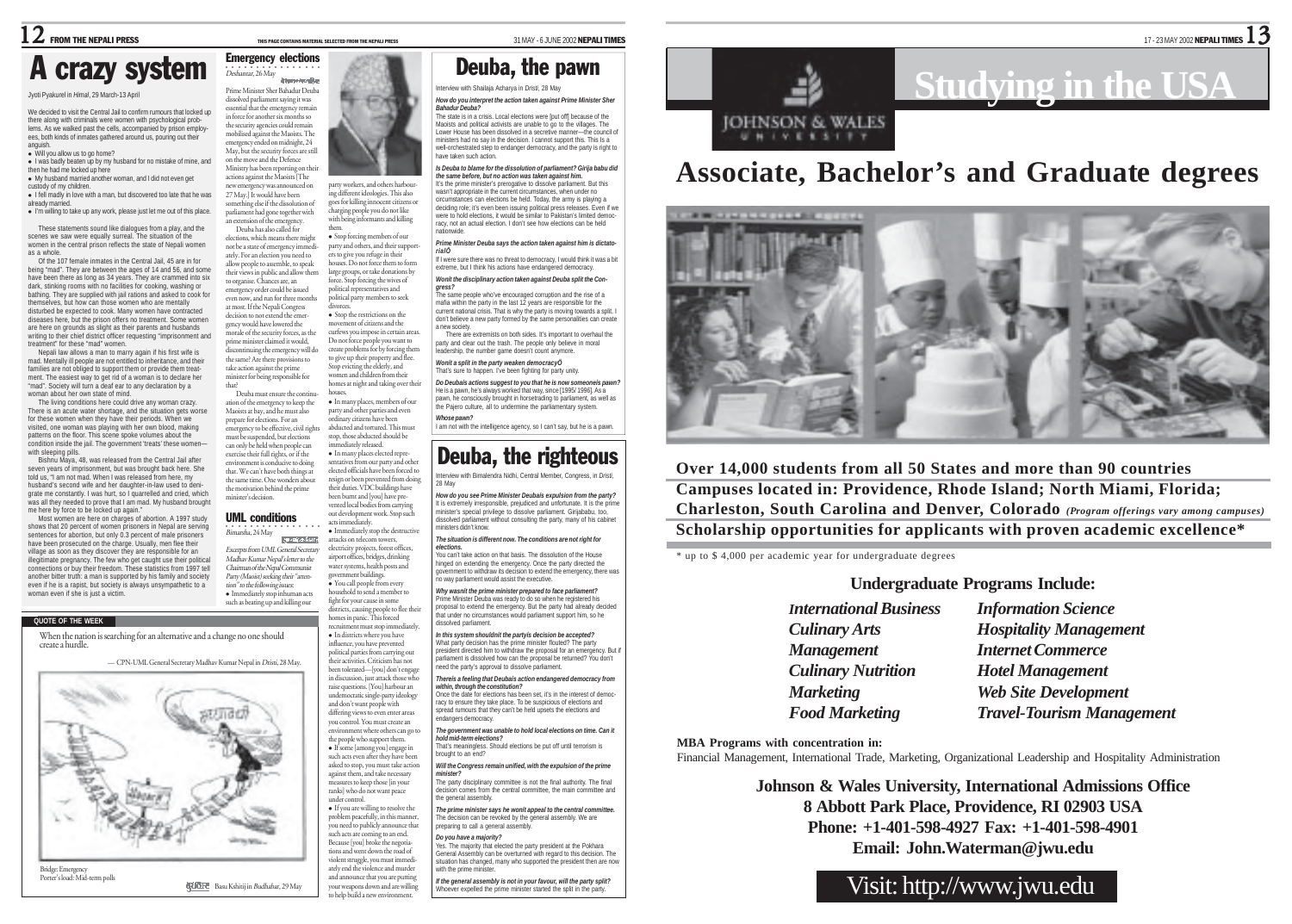#### **ABOUT TOWN**

### FILM **Pokhara International Film Exhibition**

- **31 May,** 11.30 AM: Ganek, Miroslaw Dembinski, Poland, 1998. A father and his three-year-old son are both climbers, sort of.
- **31 May,** 12.15 PM: Lost on Everest, Peter Firstbrook, UK, 1999. An expedition's search for the body of Mallory
- **31 May,** 1.30 PM: Chickenshit and Ash—A visit to Paradise, Karl Prossliner, Austria, 1997/8. Two Tamang villagers discover and analyse a foreign, western world.
- **31 May,** 3PM: Yeti: The Call of the Snowman, Jerome-Cecil Auffret, France, 1999. Friendship blooms between a Yeti and a Sherpa.
- All screenings at the International Mountain Museum, Pokhara. Email wavetex@wlink.com.np for details.

EXHIBITION **Inhabitants & Reminiscence** Paintings by Bhairaj Maharjan and Binod Pradhan at Park Gallery, Pulchowk. Until 6 June, 11AM-6PM, except Saturday. 522307 **Sphote** An exhibition of drawings and paintings by senior Indian artists on the occasion of 2546<sup>th</sup> Buddha Jayanti. Siddhartha Art Gallery, Baber Mahal Revisited.

- **FOOTBALL**<br>❖ World Cup Passion The largest TV screen, special menu and discounts on beverages at the Coffee Shop; 30 percent off beverages and snacks at the Juneli Bar. Prizes to be won, including stay for two in London. Hotel de l'Annapurna.
- **World Cup Football Show** All the World Cup matches on the Summit big screen. Free Entry. 521810
- **World Cup Kick-off** Watch inaugural match on 25 ft screen with buffet dinner and lottery, Hotel
- Radisson, 4.30 Pm onwards, 31 May, Rs 999. Nepal German Chamber of Commerce. 226101  $\triangle$  **Football on show** Posters, national team jerseys, equipment, football newspapers and magaz stamps, memorabilia, photographs and lots more. Also surf websites of the Nepal Football Fan Club, the British Council, and World Cup sites. From 26 May, British Council, Lainchour.

- **Party with pizza and live music** at the newly-refurbished Roadhouse Café. 7PM-until late. No cover charge. Reservations at c\_kayestha@hotmail.com, 260187.
- **Organic vegetable market** Sundays and Wednesdays with complimentary tea/coffee and cookies. 10AM-12.30 PM. Summit Hotel, Kopundole.
- **Friends of the Bagmati** A group of concerned activists with the aim of cleaning up the Bagmati River. Membership open to all. friendsofthebagmatinepal@yahoo.com.

- **Club Rumba** Latin band, salsa food until midnight on Thursdays. Early bird discounts between 8- 9.30PM, buy one, get one free. Hotel Shangri-La. 412999
- **Dinesh & Pemba** Live every Friday 7PM-9PM, Himalatte Cafe, Thamel. 262526 **Live music** by Catch 22, Friday nights at the 40,000 ½ ft Bar, Rum Doodle Restaurant, Thamel. 414336

 **Mountain Madness** Cocktails, happy hour everyday 4PM-8 PM, two for the price of one at Rs 250. Kilroy's of Kathmandu, Thamel. 250440 **Fusion Bar** at Dwarika's Hotel. Live blues and jazz, snacks, European ambience 479488

- FOOD **British Week** British speciality food. 2-9 June at Summit Hotel 12.30 PM 9.30 PM and Patan Museum Café 1.230PM – 4.30 PM. 521810
- **Monsoon Madness Barbecue** every weekend from 6:30 PM onwards at Rs 250. Kilroy's of Kathmandu, Thamel. 250440 **The Tharu Kitchen** Dikhri (steamed rice dumplings) with special jungle sauces and hot coriander
- chutney. junglebasecamp@yahoo.com. 061-25954
- **Wood fired pizzas** at the new Roadhouse Café. Completely redesigned with separate bar seating and coffee bar. The Roadhouse Café, Thamel
- **Weekend Brunch** Rs 350 per head, special package available with bowling. Oriental and continental lunch or dinner by the pond. 1905 Boardwalk, Kantipath. 225272
- **Vegetarian Specialties** and clay-oven pizzas at Stupa View Restaurant & Terrace, Boudha. 480262

#### GETAWAYS

- **Jolly Jomsom Stopover Package** One night, airport/ resort transfers, return airfare Pokhara/ Jomsom. ACAP permit, airport tax extra. Resident expats \$150 per head, Indian nationals, IRs 4,999 per head, Nepalis NRs 4,999 per head, taxes included. Until 31 August at the Jomsom Mountain Resort, jmr@soi.wlink.com.np. 496110
- **Secret Garden** Overnight package at Dwarika's Hotel, \$99
- plus taxes for one or two people. 479488 **Bardiya National Park Getaway** Full board, luxury 'on stilts' cottage and pickup, \$10 a day (park activities at Jungle Base Camp Lodge.
- junglebasecamp@yahoo.com. 061-25954.







#### The unseasonally heavy pre-monsoon showers made May an abnormally wet month. Despite this, the monsoon seems to be on track, with Kerala and Assam getting the first showers. Usually, monsoons in the subcontinent are delayed during years when pre-monsoon showers are above normal, and that may still be the case this year. But if all goes according to plan, the first showers should hit eastern Nepal 7 June and Kathmandu 10 June. The distinctive feature of monsoon showers are driving relentless rain without the fanfare of thunder and lightning.

28-16 27-15 27-15 28-16 29-17

**KATHMANDU VALLEY**

6 6



(turn right and downhill).

Duty not paid. Price negotiable. Contact 521105 between 10AM-12 noon.

**House to let** Sitapaila Heights, 5 min. from Ring Road, 15 min. from Lincoln School. Big compound. Western style five bedrooms, two bathrooms. Servants' quarters. Motorable road. Ring 356 074, 981030322 for Hari, Shanta, Sanju or John.



The principal of the British Gurkha Academy explores the lives, military careers and fighting philoso-<sup>p</sup>hies of 20 military thinkers including Sun-Tzu, Kautilya, Niccolo Machiavelli, Sebastien Vauban, Fredrick the Great, Prithvinarayan Shah, Napoleon Bonaparte, Antoine Henry Jomini, Carl von Clausewitz, Marshall Ferdinand Foch, Sir Winston Churchill, Adolf Hitler, Edwin Rommel, Mao Tsetung, and Che Guevara.

**Beyond the Himalayas** KN Dhakal Fertiltrade International, Brussels, 2002

Rs 550 KN Dhakal, who writes under the name Prateek Dhakal, has been a liaison officer for Belgian and Japanese trekking teams, and is also a poet, singer and writer of travel columns in Nepali. Here Dhakal gives an account of his extensive travels in Dolpo and Mustang, meditating along the way on natural history, religion, and architecture. The volume is well-illustrated with colour photographs.

> **A Beautiful Mind** Sylvia Nasar Faber & Faber, London, 1998/2001 Rs 475

At 31, mathematics genius John Nash had a breakdown and was diagnosed with schizophrenia. Yet, after three decades of leading a ghost-like existence, he re-emerged to win a Nobel Prize and world acclaim for<br>his contribution to game theory. Nasar's award-winning biography, the inspiration for Ron Howard's<br>film, is a drama healing power of love.

> **The House of Blue Mangoes** David Davidar Viking by Penguin Books India, New Delhi, 2002  $Re(32)$

The history of modern India ebbs and flows with the story of the Dorai family in Kerala, south India, their fortune inextricably linked to it. The early struggles for independence, the emergence of Mahatma Gandhi and the Congress Party, World War and finally the new India-the great events of the 20<sup>th</sup> century form the backdrop to the story of an extraordinary family, richly detailed, skilfully narrated and peopled with vibrant characters.

*Courtesy: Mandala Book Point, Kantipath, 227711, mandala@ccsl.com.np*

#### CLASSIFIED ○○○○○○○○○○○○○○○○ **Flowerlovers don't miss our special FUCH-SIA exhibition!!!** More than 60 new and very beautiful varieties of FUCHSIA, recently imported from Europe, are on sale now, for the first time ever in Nepal. Only at THE BISHALNAGAR NURS-ERY, tel. 431797, five min from Bhatbhateni Supermarket, two min from Bishalnagar Chowk **Landrover Defender 110** 1990, 146,000 kms. breakfast, transport both ways, three-course gourmet dinner. Rs 1,440 or \$19. For reservations ring 441494, 680006 **Stupa View and Restaurant & Terrace** at Baudhanath Stupa. Well-appointed restaurant and terraces with views of stupa and Himalayas. International vegetarian specialties, pizza from clay oven, ice cream, soft guitar tunes on Fridays, Saturdays, Sundays from 5PM on. Special events on

○○○○○○○○○○○○ full moon. Open daily 11AM-8.30PM. 480262. **K-Too! Beer and Steakhouse** not the "longest", "highest", "first" or any other superlative. Just a relaxed, easy-going bar and restaurant with the coldest beer and juiciest steaks this side of the moon. By the Kathmandu Guest House. 433043

**The way to Mexico** is too far. Botega Restaurant and Tequila Bar is near Thamel Chowk. 266433. 15

percent off season discount

*For insertions ring NT Marketing at 543333-36.* **Nagarkot special at Naked Chef** Bed and

# **BBC** on FM 102.4

| Mon-Fri      | 0615-0645 | <b>BBC World Today</b>       |
|--------------|-----------|------------------------------|
| Sat          | 0615-0645 | <b>BBC Science in Action</b> |
| Sun          | 0615-0645 | <b>BBC</b> Agenda            |
| <b>Daily</b> | 2045-2115 | BBC नेपाली सेवा              |
| <b>Daily</b> | 2245-2300 | BBC नेपाली सेवा              |
|              |           |                              |

## **Radio Sagarmatha**

**P.O. Box 6958, Bakhundole, Lalitpur, Nepal Tel: ++977-1-545680, 545681 Fax: ++ 977-1- 530227 E-mail: radio@radiosagarmatha.org www.radiosagarmatha.org**



### braces for a renewed row over the airstrip at Svangboche.

RAMYATA LIMBU six-year-old row over direct flights between Kathmandu and vangboche has resurfaced after the Civil Aviation Authority announced plans to lengthen the airstrip at 4,000 m to accommodate short take-off and landing (STOL) aircraft. Lukla villagers fear they will suffer the same fate as the villages in Junbesi and along the Jiri trail after trekkers and<br>mountaineers started flying directly to mountaineers started flying directly to Lukla.Lukla has about 150 lodges and hotels that cater to trekkers making a night stop to catch the next morning's flights to Kathmandu.

A

Villagers living between Lukla and Namche Bazar on the Mt Everest trail fear they will lose their livelihood if trekking and cargo traffic flies directly into Syangboche, bypassing Lukla. "It means trekking groups, lodges, porters will lose about five days worth of business," says Penoorie Sherpa, The decision to refurbish the Syangboche airstrip appears to be the result of a falling out between tourism minister Bal Bahadur KC and his party cadre in Lukla who staged a demonstration against him in October last year when the newly black-topped runway and new terminal building in

Chairman of Lukla Village Development Committee. Flying to Syangboche will shorten the popular Everest trek from 14 days to nine days roundtrip and the traditional zopkio and yak trains which transport goods will be out of business, he says. This month, businesses and Lukla were inaugurated. KC's erstwhile loyalists were nhappy about the shoddy constr tion of the new supporting wall built along the northern edge of the runway wong the normality sage of the rangile,<br>which they said already looks fragile, and may not survive this mons Penoorie also doesn't see the logic in

representatives from Namche, Lukla, Phakding and Kharikhola gathered at Namche to discuss the repercussions of having an airport at Syangboche. In dum submitted to the tourism ministry and cced to 30 organisations, including airline operators,UNESCO, and the civil having two airports within five minutes flying time from each other. "Money should be spent on renovating airports like Kagel and Phaplu which are in bad condition and on repairing roads and building bridges," the Lukla VDC chairman told us. Syangboche airport falls within the

aviation authority, the Namche VDC says the extension of the airport will benefit 5 percent of Khumbu's businessmen but affect the livelihoods of 95 percent of the local population. Namche Bazar, which is the business hub of the Khumbu region could potentially benefit from the airport, but lodge owners there aren't Sagarmatha National Park, a world heritage site, and there are questions about the impact on wildlife of increased air traffic and noise. There are also technical questions about operating a STOL airport at such an altitude, where wind and mist may affect flights. The spat between KC and his

happy either. Syangboche airstrip is a half-hour climb above Namche. "It definitely means less business," says Jangbu Sherpa, proprietor of Café Danfe, one of Namche's numerous lodges. "As tourists usually spend more money and time on their return treks, we're going to lose that income if they fly out from Syangboche. The Everest region got a boost party cadre in Lukla has worked to the benefit of those living above Namche, who don't see the Syangboche airstrip as such a bad thing. "We have to look at the larger economic picture, of expanding tourism potential," says Ang Tshering Sherpa, a Khumjung resident and proprietor of Asian Airlines who also owns a string of hotels along the Everest trail.

when Sir Edmund Hillary converted potato fields near a small village called Lukla into the famous airstrip with its inclined runway. Suddenly, the twoweek walk via Lamosangu and Jiri was shortened, and the entire Everest region became accessible. Now, with the airport higher up the valley in Syangboche, the upper Khumbu will "People will continue to fly into Lukla for acclimatisation, maybe 40 percent will fly out of Syangboche," ws Ang Tshering. Because of Syangboche's higher altitude, aircraft cannot take off fully-loaded and this will push up airfares and restrict the numbers of those flying in.

even easier for tourists to visit. Ang Tshering estimates 20,000 additional trekkers will visit the area once Nepal and China allow trekkers to pass through the Nang-pa Pass on

the Nepal-Tibet border. The high pass north of Thame is the traditional trade route used by Tibetan traders who sell their wares at Namche's weekly aturday market. Syangboche could possibly get a bulk for this traffic. But Lukla locals say they will try nsure Syangboche never opens for

STOL traffic. They are even prepared to repeat their 1997 sit-ins on the runway to protest cargo and passenger helicopters flying tourists directly to Syangboche. The runway improvement has already been delayed because of vandalism of so

equipment that was damaged by so unhappy locals," says Shankar Pradhan, a Civil Aviation engineer has amounted to Rs 200,000-300,000. There are now police

current airstrip, currently 400 m long, on both sides till 630 m and the approach path has to be re-aligned to take into account prevailing wind.



The plan is to extend the inclined It's never been easier to subscribe to **EASY TIMES**<br>If y never been equier to subscribe to **543337**<br>Just dial this number and leave your address.



Not iust a Home...

a Lifestyle





**Loop o PASHIMINA** close to your SKIN

at any ana